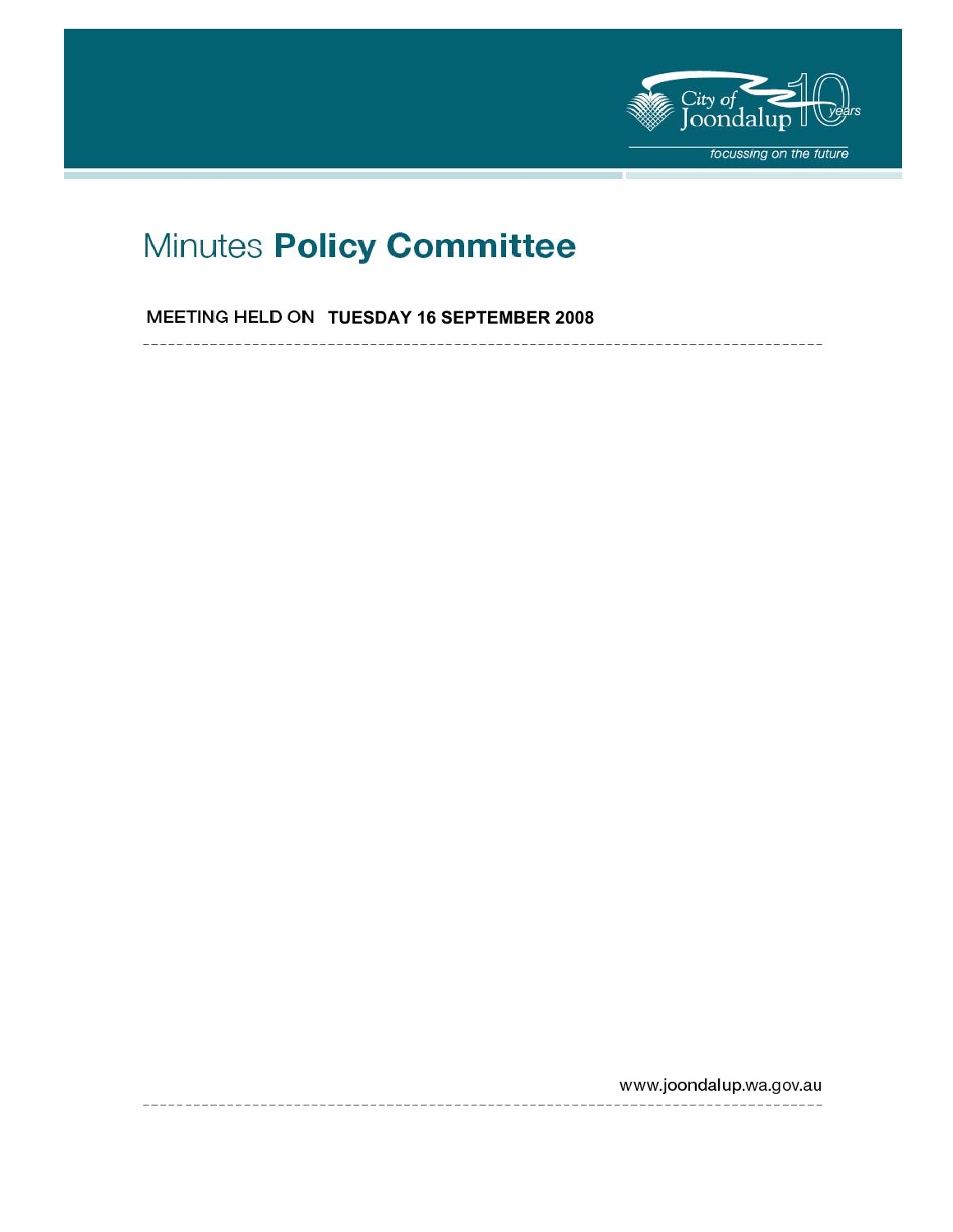# **CITY OF JOONDALUP**

# **MINUTES OF THE POLICY COMMITTEE MEETING HELD IN CONFERENCE ROOM 2, JOONDALUP CIVIC CENTRE, BOAS AVENUE, JOONDALUP ON TUESDAY 16 SEPTEMBER 2008**

# **ATTENDANCE**

#### **Committee Members:**

| <b>Presiding Person</b> | North Ward      |
|-------------------------|-----------------|
|                         |                 |
|                         | Central Ward    |
|                         | South-West Ward |
|                         |                 |

# **Officers:**

| Mr Garry Hunt      | <b>Chief Executive Officer</b>                        | Absent from 1830 hrs to<br>1832 hrs. |
|--------------------|-------------------------------------------------------|--------------------------------------|
| Mr Ian Cowie       | Director Governance and Strategy                      |                                      |
| Mr Clayton Higham  | Director Planning and Community Development           |                                      |
| Mr Chris Terelinck | Manager Approvals Planning and Environmental Services |                                      |
| Mrs Janet Foster   | Administrative Services Coordinator                   |                                      |

## **DECLARATION OF OPENING**

The Presiding Person declared the meeting open at 1745 hrs.

#### **APOLOGIES/LEAVE OF ABSENCE**

 Apologies: Cr Fiona Diaz Cr Sue Hart Cr Trona Young

#### **CONFIRMATION OF MINUTES**

#### MINUTES OF THE POLICY COMMITTEE HELD 23 JUNE 2008

**MOVED Mayor Pickard SECONDED Cr Norman that the minutes of the meeting of the Policy Committee held on 23 June 2008 be confirmed as a true and correct record, subject to the following amendments being made to Pages 9 and 10 of the Minutes:** 

**Deletion of Point 4 which reads:** 

*"4 REQUESTS that a report be presented to Council establishing temporary parking permits for the Warwick train station catchment area where parking prohibitions are to be established."*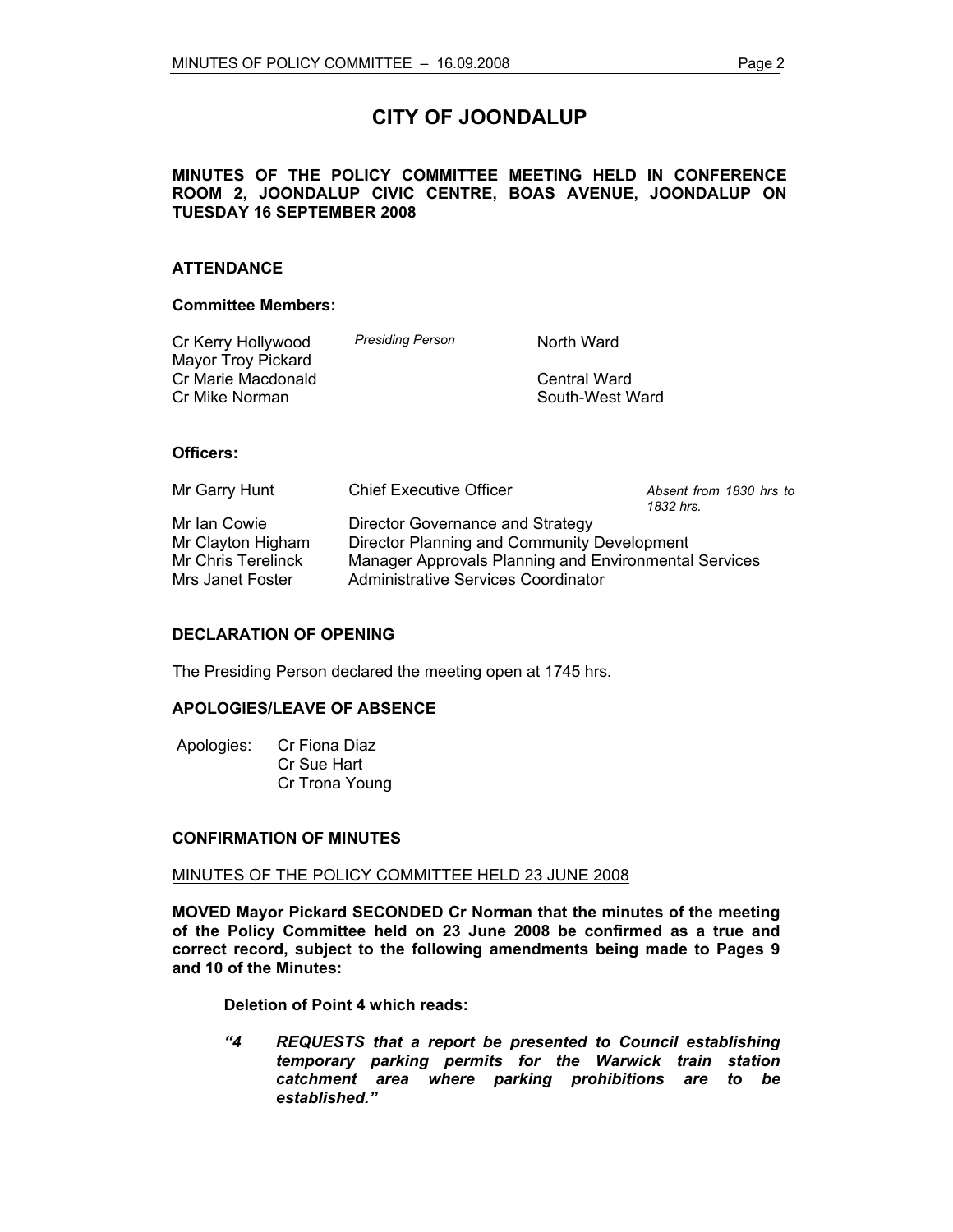#### **and replacement with a new Point 4 to read:**

*"4 IMPLEMENTS temporary parking permits for the Warwick train station catchment area."* 

#### **The Motion was Put and CARRIED (4/0) CARRIED (4/0)**

**In favour of the Motion:** Crs Hollywood, Macdonald and Norman, Mayor Pickard

#### **ANNOUNCEMENTS BY THE PRESIDING PERSON WITHOUT DISCUSSION**

Nil

## **DECLARATIONS OF INTEREST**

Nil

## **IDENTIFICATION OF MATTERS FOR WHICH THE MEETING MAY SIT BEHIND CLOSED DOORS**

Nil

#### **PETITIONS AND DEPUTATIONS**

Nil

**REPORTS** 

# **ITEM 1 LEGAL REPRESENTATION FOR ELECTED MEMBERS – [01173]**

**WARD:** All

**RESPONSIBLE** Mr Ian Cowie **DIRECTOR:** Governance and Strategy

## **PURPOSE/EXECUTIVE SUMMARY**

For the Policy Committee to review the current financial limits under the City's policy, "Legal Representation for Elected Members and Employees" (City Policy 8 – 7).

It is recommended that the Committee supports an increase in the maximum payment for legal representation costs for Elected Members, (without Council approving a higher amount), to \$6,000 and to increase the maximum payment approvable by the Chief Executive Officer (CEO) to \$6,000 also.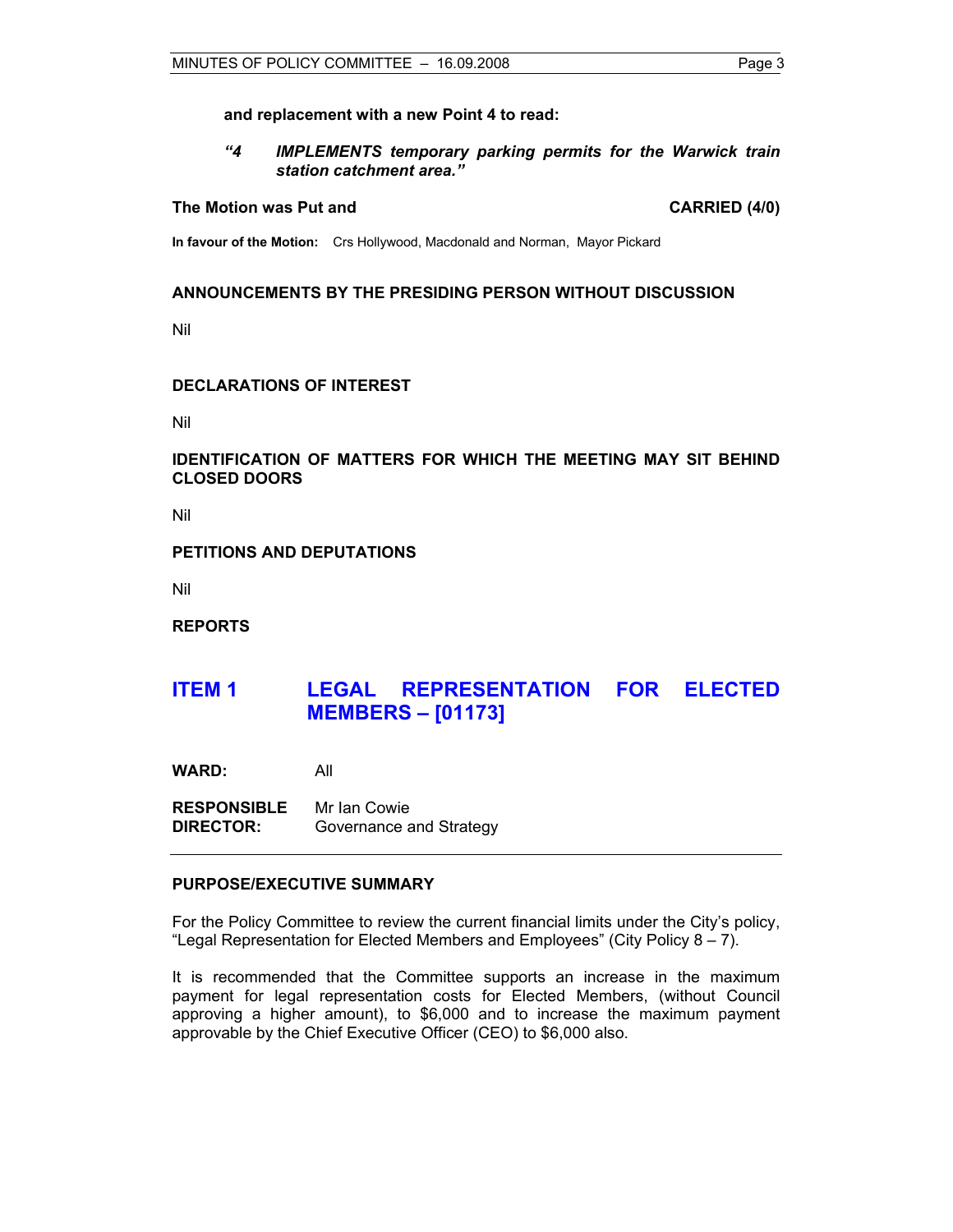# **BACKGROUND**

At its meeting of 10 June 2008, Council resolved, inter alia, to:

*"ENDORSE Option 2 by not supporting the City of Stirling's proposal to lobby the State Government for an inclusion of independent legal representation for Elected Members issues in the Local Government Act 1995*.*"* 

In the lead up to this decision, it was noted that the current financial limit for legal representation in the City's policy may not adequately cover advice being sought, particularly if the matter is of a complex nature. As such, the current limit should be reviewed.

This report provides a comparison of the Department of Local Government and Regional Development's approach, (contained within its model policy), and the current maximum payment in the City's policy, with the view to recommend options for increasing the limit.

# **DETAILS**

#### Comparison of Relevant Policy Provisions: Total Amount Available

#### *City of Joondalup*

4.1 *Unless otherwise determined by the Council*, payment of legal representation costs in respect of a particular application is not to exceed **\$5,000**.

*Department of Local Government* 

4.1 The Council in approving an application in accordance with this policy shall set a limit on the costs to be paid *based on the estimated costs in the application*.

#### *Analysis*:

Despite the stated limit of \$5,000 in the City's policy, a larger payment can still be approved due to the inclusion of the phrase "*unless otherwise determined by the Council"*.

The model policy provided by the Department does not require a maximum limit to be set in the policy, but does require Council to determine a limit when considering each application. This would be decided on a case-by-case basis depending on the nature of the advice being sought and the costs estimated in the application.

On comparison, it is possible for the City to replicate the Department's approach by removing a stated limit within the policy and allowing Council to determine the limit when considering each application. However, the benefit of providing a stated amount is that Council is provided with a guide outside of the estimated costs provided in the application.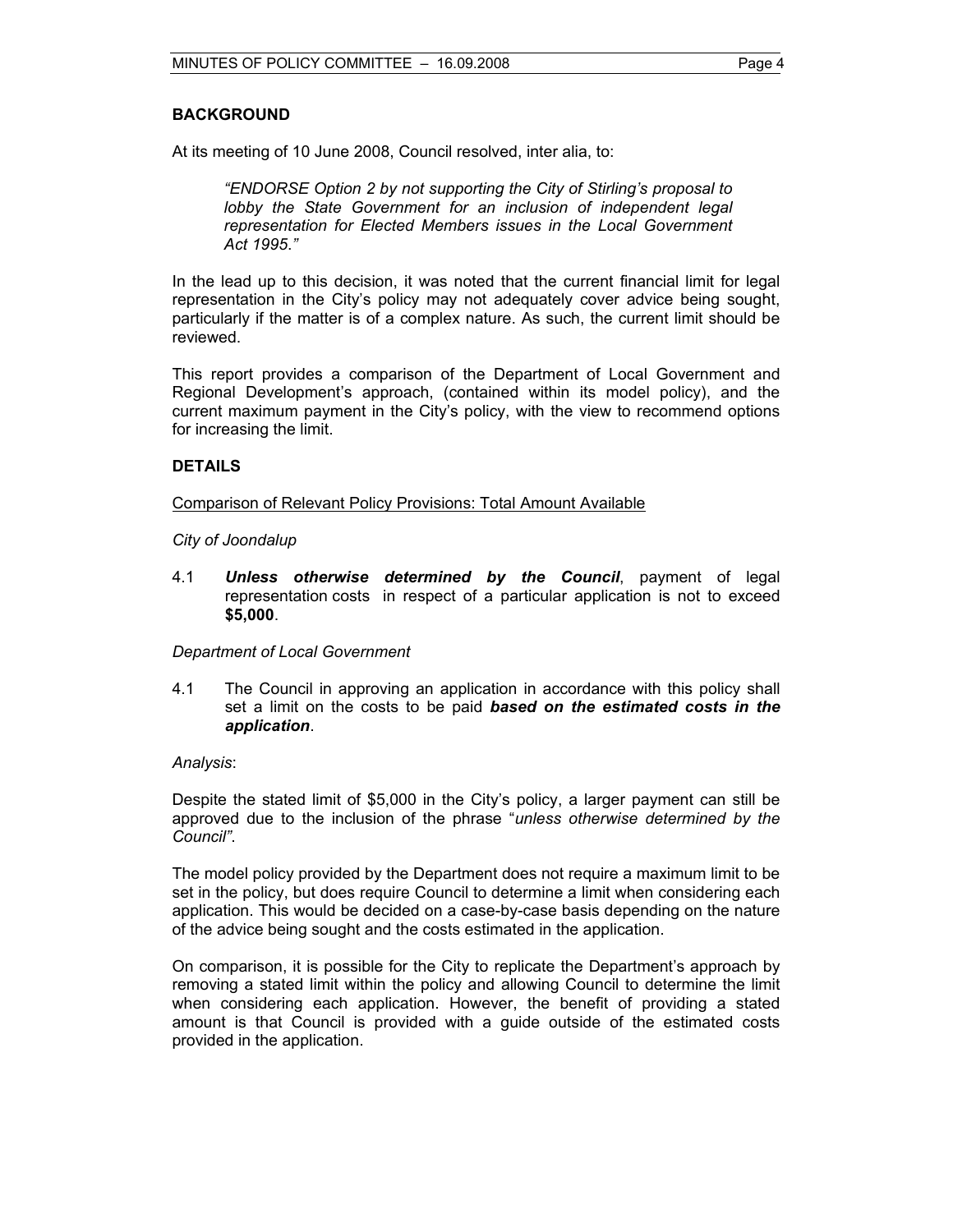# Comparison of Relevant Policy Provisions: Emergency Situations

# *City of Joondalup*

6.1 In cases of emergency, the CEO, subject to clause 6.2, may exercise, on behalf of the Council, any of the powers of the Council under clauses 5.1 and 5.2, to a limit of **\$2,000**, where a delay in approving an application would be detrimental to the legal rights of an Elected Member or Employee.

# *Department of Local Government*

6.1 In cases where a delay in the approval of an application will be detrimental to the legal rights of the applicant, the CEO may exercise, on behalf of the Council, any of the powers of the Council under clause 5.1 and 5.2, to a maximum of **\$10,000** in respect of each application.

# *Analysis*:

There is an obvious significant difference between the maximum limit set in the City's policy and the Department's policy. Investigation into the reason for this disparity has not uncovered any explanation, however, a timeline of the relevant amendments made to both policies since their inception is provided below.

# Previous Amendments made to policies:

# *The Department's Model Policy*

## *(2000)*

- Limit for **CEO** in cases of urgency \$5,000.
- No limit stated for **Elected Members** within the model policy.

# (*2006)*

- Limit for **CEO** in cases of urgency increased from \$5,000 to \$10,000 in the model policy.
- Limit for **Elected Members** to be set by Council based on the estimated costs in the application.

# *Joondalup's Policy*

*(2001)*

Limit for **Elected Members** increased from \$3,000 to \$5,000 to reflect a proforma policy released by the Department (A report to Council on 13 February 2001 referenced the Department's policy; however, a copy of the policy at the time has not been uncovered).

*(2004)* 

• Limit for **CEO** in cases of urgency reduced from \$5,000 to \$2,000 in both the policy and the Delegated Authority Manual, (based on a recommendation by the City's Policy Committee in 2003).

#### **Issues and options considered:**

The Policy Committee has several options to consider: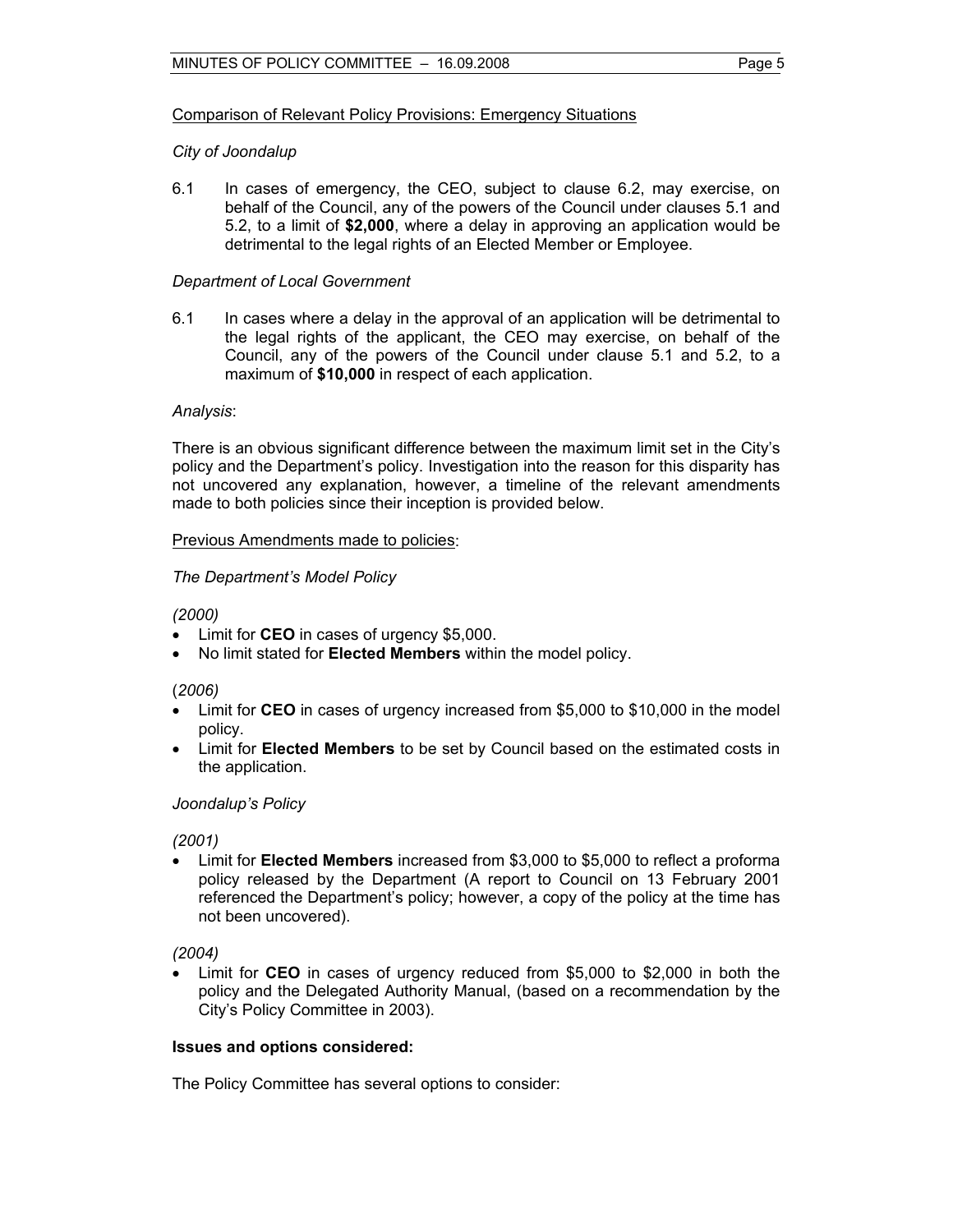Option 1: *Do not amend the City's Policy to increase the maximum payment for legal representation costs for Elected Members or the delegated maximum payment approvable by the CEO.*

This option is *not* recommended based on the fact that the policy has not been amended since 2004 and the fact that the current limit for the CEO is drastically unaligned with the Department's model policy.

Option 2: *Increase the maximum payment limit for Elected Members in line with annual CPI increases.* 

The current CPI figures are at 4.2%. This would equate to an increase of \$210. It would seem unnecessary to amend the City's Policy annually only to increase the limit by such a low amount. This approach also contrasts with the Department's model policy.

This option is *not* recommended.

Option 3: *Increase the maximum payment limit for Elected Members by a small amount, (say to \$6,000)*.

This option *is* recommended as an additional \$1,000 would sufficiently absorb several increases in CPI and any additional payments that may be required could be applied for through Council.

Option 4: *Increase the maximum payment limit for Elected Members substantially, (say to \$10,000).*

Given that the City's Policy enables more than one application to be presented to Council in respect of the same matter, an initial amount of \$10,000 may seem excessive in the first instance if additional payments may be applied for.

This option is *not* recommended.

#### Option 5: *Increase the maximum payment approvable by the CEO to \$6,000.*

Given that the intention of this provision is to allow a preliminary legal consultation to be urgently undertaken before a Council Meeting is scheduled, \$6,000 would seem a sufficient payment to cover these costs. This amount is also closer to the amount in the Department's model policy than the current amount. It also mirrors the amount proposed to be allowable without any further representation to Council.

Should a greater amount of money be required following the initial consult, Council has the capacity to determine a more appropriate payment in respect of recommendations provided in the application.

This option *is* therefore recommended for endorsement by the Policy Committee.

# Option 6: *Increase the maximum payment approvable by the CEO in line with the Department's model policy, namely \$10,000*.

Research has not uncovered any rationale for the Department opting to increase the maximum payment from \$5,000 to \$10,000; however, for an initial consultation it would seem unnecessary to approve an amount of \$10,000.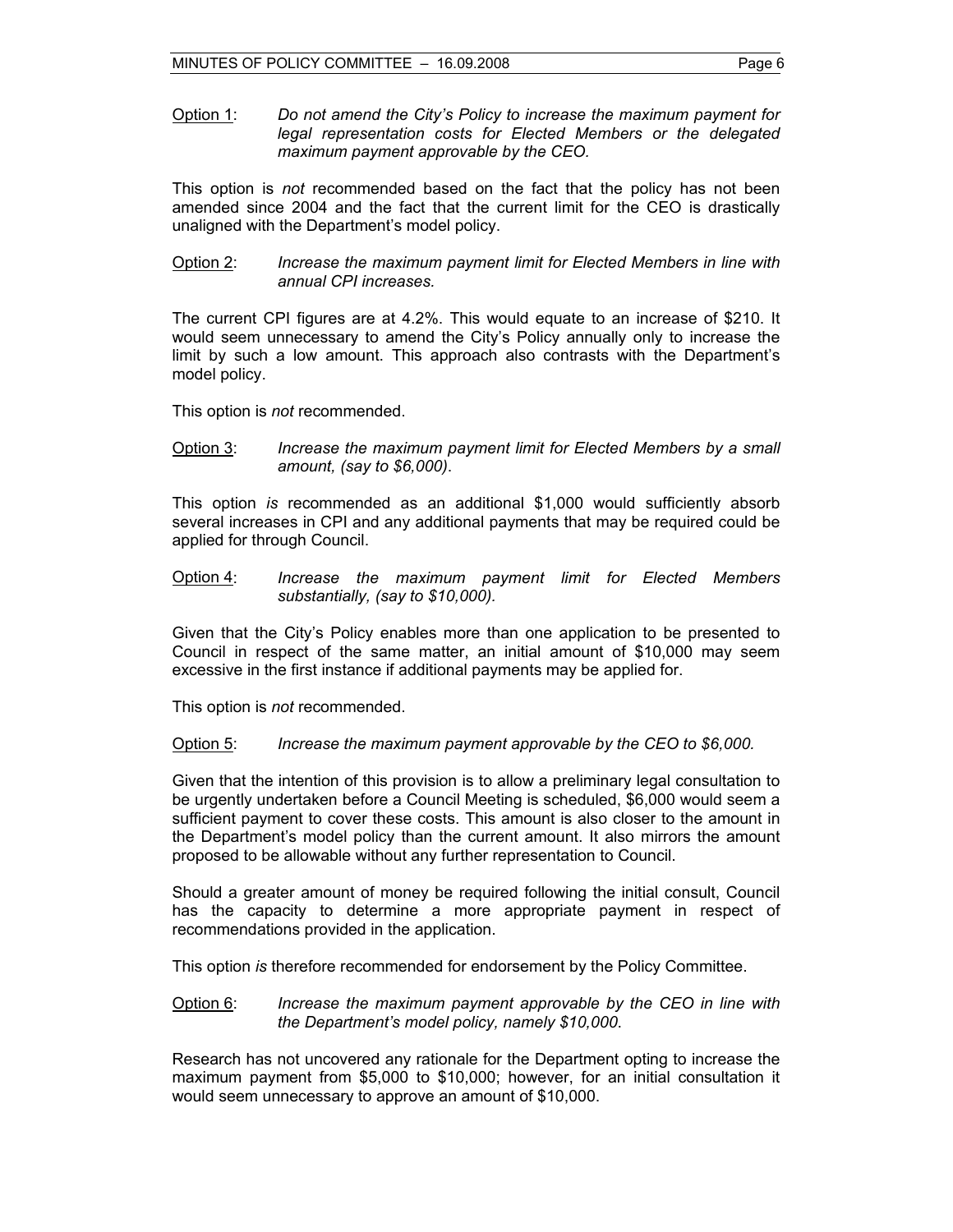This option is *not* recommended.

#### Option 7: *Increase the maximum payment approvable by the CEO in line with annual CPI increases.*

The current CPI figures are at 4.2%. This would equate to an increase of \$84. It would seem unnecessary to amend the City's Policy annually for an increase of such a low amount. This approach also contrasts with the Department's model policy.

This option is *not* recommended.

# **Link to Strategic Plan:**

Not Applicable.

# **Legislation – Statutory Provisions:**

Not Applicable.

# **Risk Management considerations:**

Should Council choose not to amend the City's Policy  $8 - 7$  to increase the maximum payment approvable by the CEO, there is a risk that \$2,000 may not cover the costs of a preliminary consultation.

# **Financial/Budget Implications:**

Not Applicable.

#### **Policy implications:**

The recommendations within this report relate to the City's Policy  $8 - 7$  "Legal Representation for Elected Members and Employees".

#### **Regional Significance:**

Not Applicable.

#### **Sustainability implications:**

Not Applicable.

#### **Consultation:**

Not Applicable.

# **COMMENT**

Ultimately the approach and option taken is a matter of choice for Council There is no technical reason to reject any approach or amount suggested.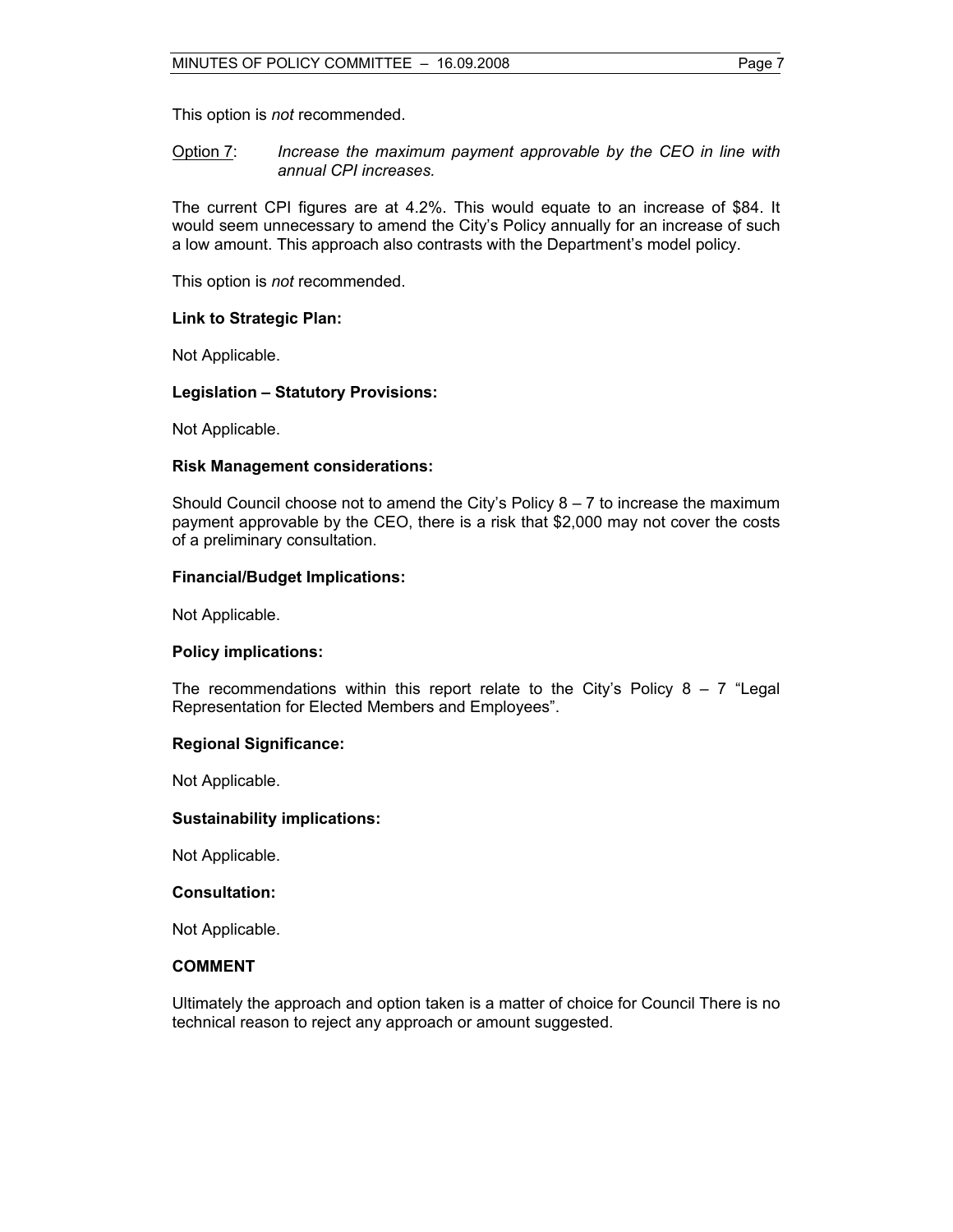# **ATTACHMENTS**

- Attachment 1: City Policy 8–7 Legal Representation for Elected Members and Employees.
- Attachment 2: Department of Local Government and Regional Development "Operational Guideline No. 14 – Legal Representation for Council Members and Employees".

## **VOTING REQUIREMENTS**

Simple Majority.

**MOVED Cr Norman SECONDED Mayor Pickard that the Policy Committee RECOMMENDS that Council AMENDS Policy 8-7 – Legal Representation for Elected Members and Employees as follows:** 

- **1 In Clause 4.1, deleting the figure of "\$5,000" and replacing it with "\$6,000";**
- **2 In Clause 6.1, deleting the figure of "\$2,000" and replacing it with "\$6,000".**

Discussion ensued.

#### **The Motion was Put and CARRIED (3/1)**

**In favour of the Motion:** Crs Hollywood and Norman, Mayor Pickard **Against the Motion:**  Cr Macdonald.

# **ITEM 2 PROPOSED PARKING POLICY FOR COMMERCIAL DEVELOPMENT WITHIN JOONDALUP CITY CENTRE – [00152]**

**RESPONSIBLE** Mr Clayton Higham **DIRECTOR:** Planning and Community Development

#### **PURPOSE**

To provide a parking policy which will ensure an adequate supply of private and public parking as well as providing an incentive for major commercial development within the City Centre.

# **EXECUTIVE SUMMARY**

The proposed draft Parking Policy is aimed at ensuring that an adequate supply of both private and public parking occurs in the City Centre, as well as providing incentives for the significant commercial development.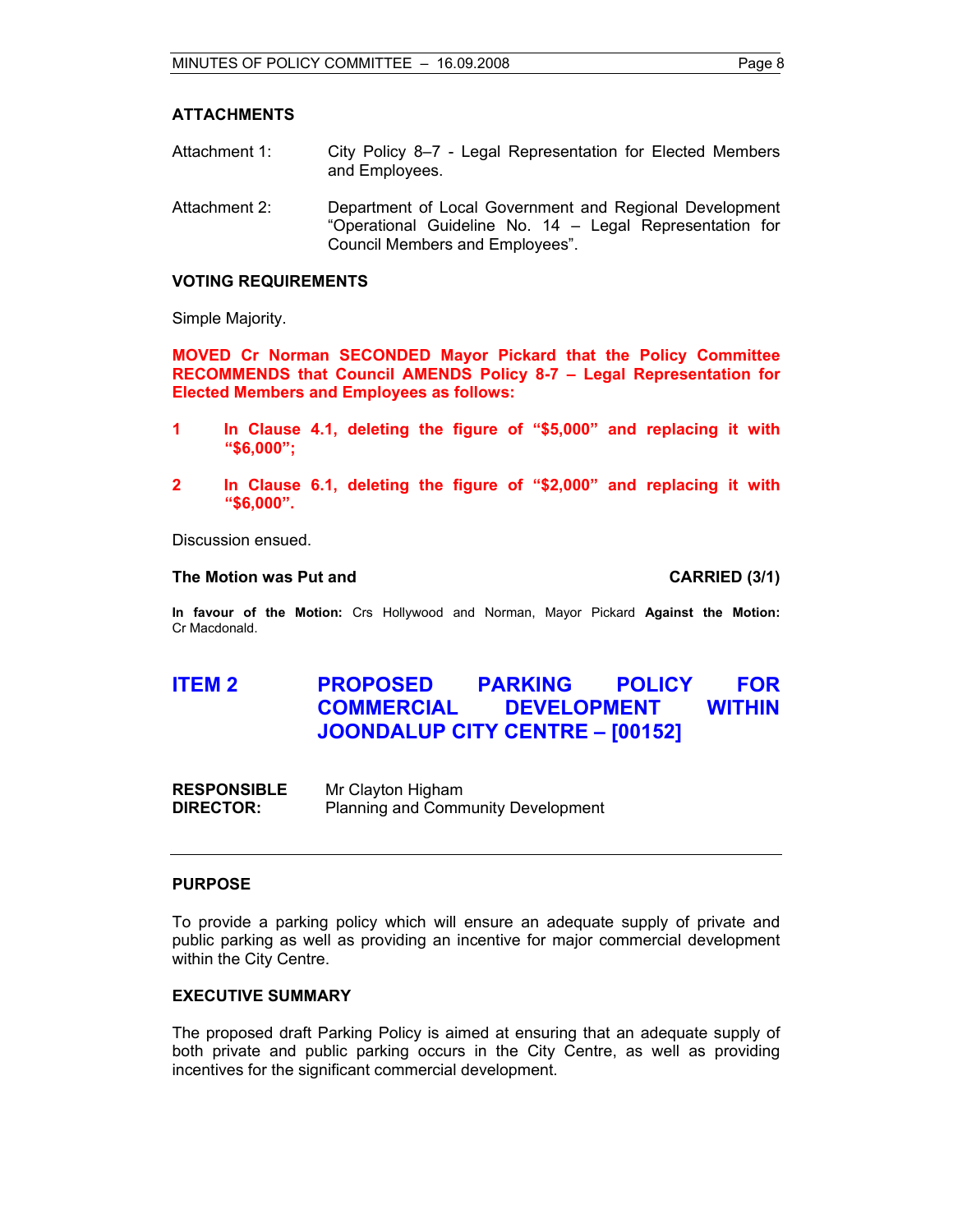The draft policy effectively requires parking for commercial developments at a rate of one bay per 60 square metres Net Lettable Area (NLA) and a normal financial contribution to the public parking component.

The draft policy has been prepared to recognise the current phase of growth in the City Centre and the desire to encourage major commercial development.

It is recommended that the draft policy be advertised for public comment.

# **BACKGROUND**

The current requirement for parking for commercial developments within the City Centre is one bay per 30 square metres NLA. Research has shown that this is consistent with other local governments within metropolitan Perth however, some local governments have provided reduction factors to encourage sustainability and public transport usage. Consideration was given to a policy for the City which reduced the one per 30 requirement based on proximity to public transport facilities and the provision of end of trip facilities for cyclists. Validation of this approach for the Joondalup situation was sought from traffic consultants.

The traffic consultant advised that such reductions for the Joondalup City Centre are not recommended. The consultant did however, make a number of recommendations in relation to the overall strategy for parking within the City Centre (see attached report).

Based on the consultant's report a number of principles were established and adopted by the Council at its meeting on 15 July 2008 (CJ143-07/08 refers). The adopted principles are:

- The standard car parking rate is 1 car bay per 30 sqm of floorspace.
- The application of this standard is 50% provided on-site (ie 1 bay per 60 sqm), and 50% provided off-site in the form of public car parking.
- The development must provide on-site car parking at the rate of 1 per 60 sqm, with consideration given to cash in lieu (at the full rate) for a portion of the on-site requirement.
- In terms of the off-site provision, the City will be responsible for providing public car parking, with the developer contributing a portion as cash in lieu at a rate that will not be a disincentive to development.
- In order to encourage buildings of greater height, the developer's provision of on-site car bays will be reduced on a sliding scale depending on the height of the building.
- Support the provision of bays for smaller cars and scooters, as well as bike facilities including storage, lockers, and showers.
- In the longer term, 1 car bay per 45 sqm of floorspace will be the standard requirement.

# **DETAILS**

Draft Policy - Joondalup City Centre Car Parking at Attachment 1 has been drafted on the basis of the principles adopted by the Council. Importantly, the policy assures that the City will achieve an overall parking provision of one car bay per 30 square metres of commercial net lettable area, however, a developer of commercial floor space will only be required to provide 50% of that overall requirement, with the City potentially ensuring the provision of the remaining 50% in public parking.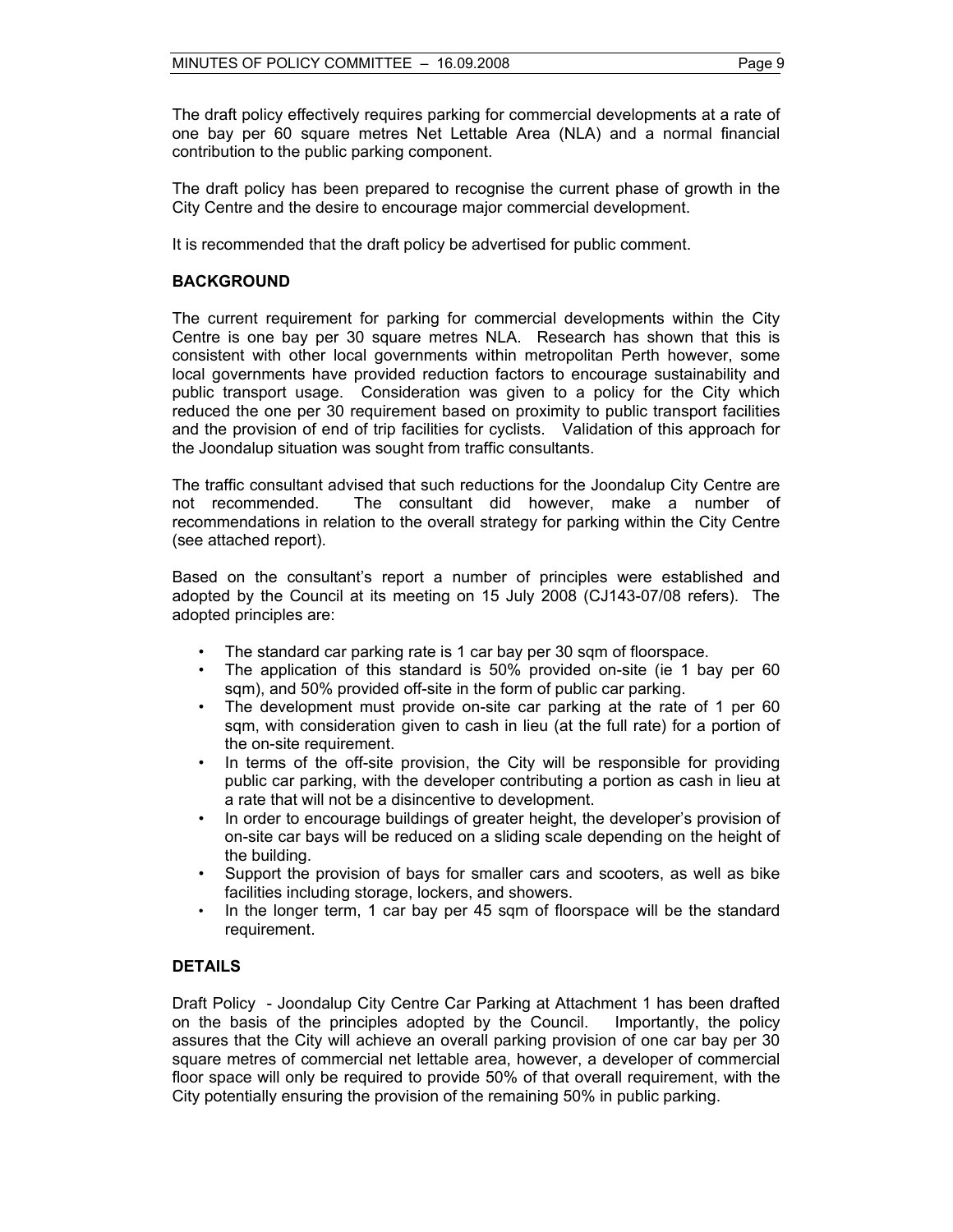#### MINUTES OF POLICY COMMITTEE - 16.09.2008 Page 10

The policy also allows for the developer's 50% requirement to be discounted based on the height of the proposed building. The higher the building to be constructed the greater the discount. A proportion of the onsite parking can also be built as small vehicle bays and/or motorcycle or scooter bays. While the advantage for small vehicle bays is marginal, the floor area saving for motorcycles and scooters could be quite significant. There needs to be recognition that at the present time, motorcycles and scooters only represent a relatively small proportion of vehicle parking needs.

In terms of the off-site parking requirement, the general principle is that the City will be responsible for providing approximately 50% of the overall parking requirement, however, a contribution would be sought from the developer to off-set the cost of providing the public parking. The draft policy suggests that the contribution be diminished, as the number of bays required increases.

# **Link to Strategic Plan:**

3.1 Objective: to encourage the development of the Joondalup CBD.

# **Legislation – Statutory Provisions:**

Clause 8.11 of the City of Joondalup's District Planning Scheme No 2 enables Council to prepare, amend and add to local planning policies that relate to any planning and development matter within the Scheme area.

#### **Risk Management considerations:**

Council's approach to the Policy and the future consideration of cash in lieu of parking will potentially have a major impact on the built form of the City Centre and its ability to fund/provide public parking.

#### **COMMENT**

The proposed parking policy is quite different to policies currently operating in other local governments. This policy has however, been drafted to recognise the particular circumstances within the City Centre of Joondalup and has regard to the current stage of development that the City is at. It is proposed that the policy be reviewed every two years to ensure that it is achieving its objectives and that the balance between public and private parking is being maintained.

Is it recommended that the draft policy be adopted for the purpose of advertising for a period of thirty (30) days.

# **ATTACHMENTS**

| Attachment 1 | Draft Parking Policy - Joondalup City Centre Car Parking |
|--------------|----------------------------------------------------------|
|--------------|----------------------------------------------------------|

Attachment 2 Explanatory Notes

# **VOTING REQUIREMENTS**

Simple Majority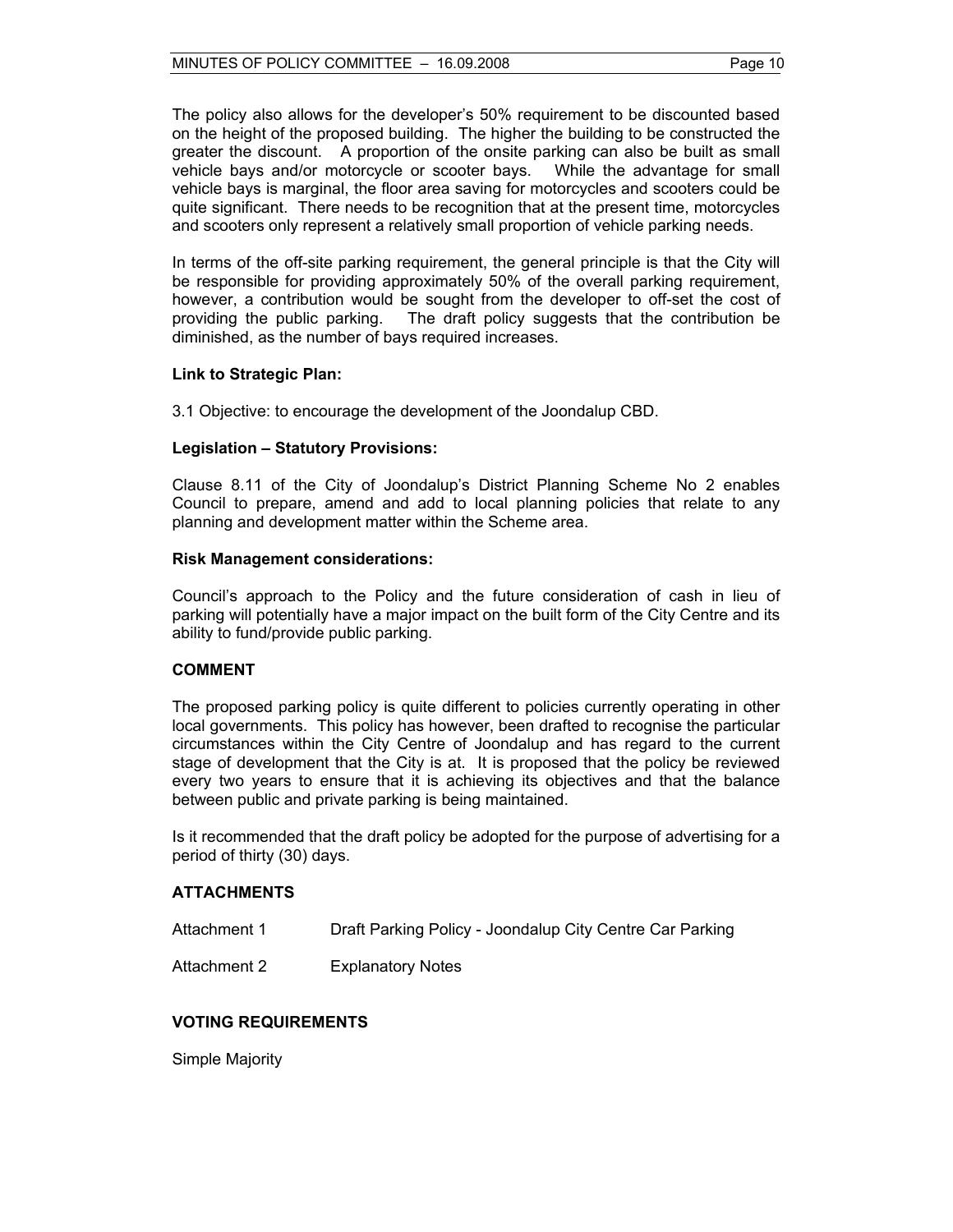## **ADDITIONAL INFORMATION**

An amendment was made to the draft Policy on Attachment 1, to alter reference to certain clauses.

A revised Policy was provided, with the amendment shown highlighted and underlined on page 2 – Appendix 1 refers.

**MOVED Mayor Pickard SECONDED Cr Hollywood that the Policy Committee RECOMMENDS that Council ADVERTISES the draft Parking Policy - Joondalup City Centre Car Parking forming Appendix 1 to this Report for a period of 30 days.** 

Discussion ensued.

#### **The Motion was Put and CARRIED (4/0) CARRIED (4/0)**

**In favour of the Motion:** Crs Hollywood, Macdonald and Norman, Mayor Pickard

# **ITEM 3 ALFRESCO ACTIVITIES POLICY – ISSUES – [03360]**

**WARD:** All

| <b>RESPONSIBLE</b> | Mr Clayton Higham                         |
|--------------------|-------------------------------------------|
| <b>DIRECTOR:</b>   | <b>Planning and Community Development</b> |

#### **PURPOSE**

To report to the Policy Committee on issues regarding the current Policy 7-5 Alfresco Activities.

#### **EXECUTIVE SUMMARY/BACKGROUND**

Policy 7-5 Alfresco Activities was recently reviewed, and the modifications adopted by Council at its meeting held on 15 April 2008. The amendments expanded the policy to cover alfresco activities associated with all licensed premises within the City and allow the consumption of alcohol without a meal, subject to patrons sitting on chairs at tables, in accordance with recent amendments to the Liquor Licensing Act 1988. Clarification in terms of application of the policy and planning approval requirements were also included.

The matter of alfresco dining has been requested to be placed before the Policy Committee, as issues have been raised in regard to the enclosure of alfresco areas, and the potential impact on pedestrian movement in the City Centre.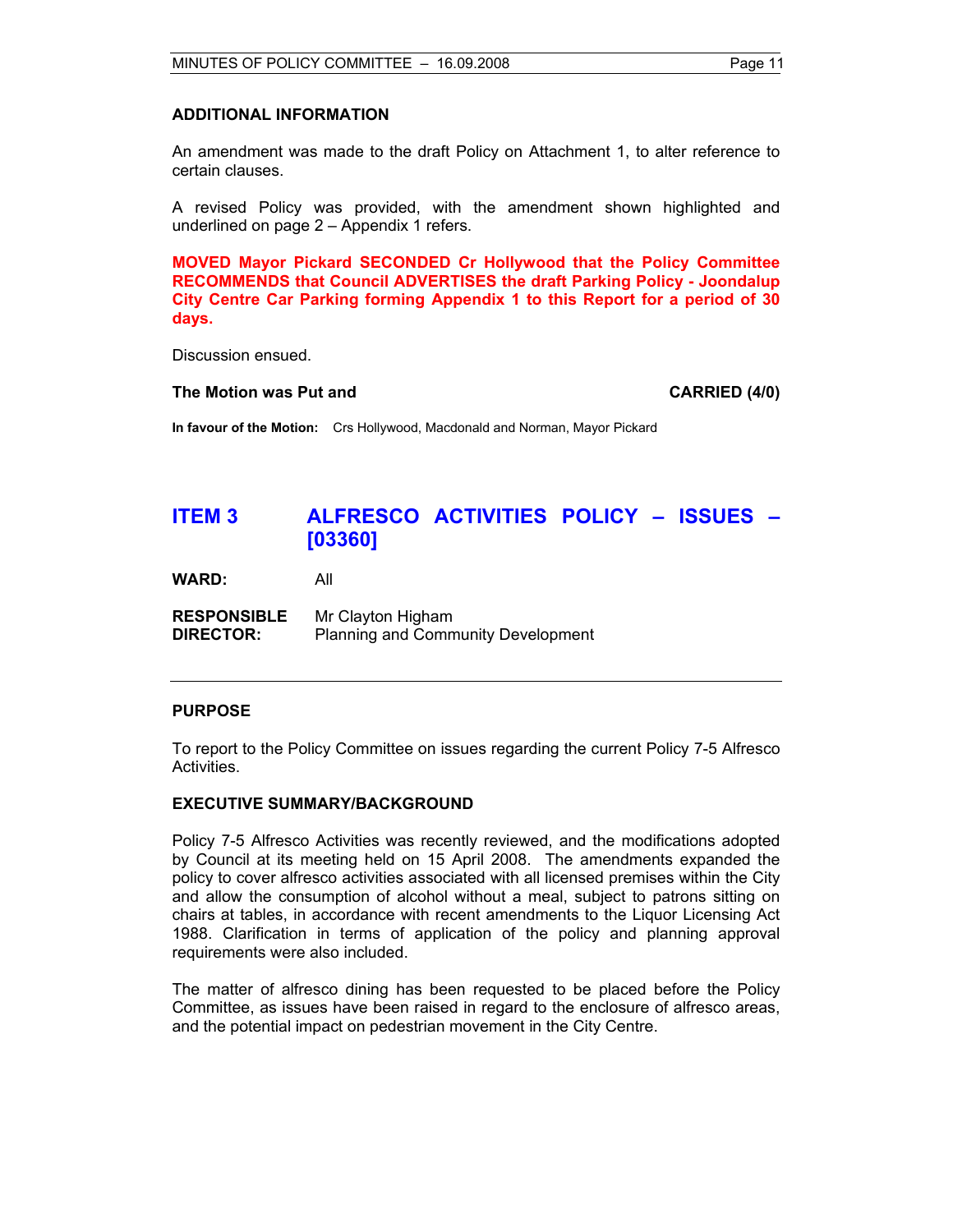# **DETAILS**

#### **Issues and options considered:**

Principally, the issue has arisen from the City's refusal for the café 'Kulcha' (Boas Avenue) to enclose the existing alfresco dining area by the use of drop-down plastic blinds from the awning. Reasons for the refusal were based on the blinds preventing the public from using the area and the pedestrian shelter.

The Joondalup City Centre Development Plan and Manual (JCCDPM) places emphasis on pedestrian awnings being provided in the CBD for the comfort of pedestrians.

Currently Policy 7-5 does not state whether alfresco activities should be located against the building, or against the kerb/roadway. The Policy does state that a 1.8 – 2.1 metre clear footpath must be provided in either scenario.

#### **Link to Strategic Plan:**

- 3.1 To encourage the development of the Joondalup CBD.
- 4.1 To ensure high quality urban design within the City.

# **Legislation – Statutory Provisions:**

Not Applicable

#### **Risk Management considerations:**

Not Applicable

#### **Financial/Budget Implications:**

Council may wish to consider introducing fees and charges for the operation of alfresco activities.

#### **Policy implications:**

Modifications to the existing policy may be required as a result of Council's consideration.

#### **Regional Significance:**

Not applicable

#### **Sustainability implications:**

Not applicable

#### **Consultation:**

Not applicable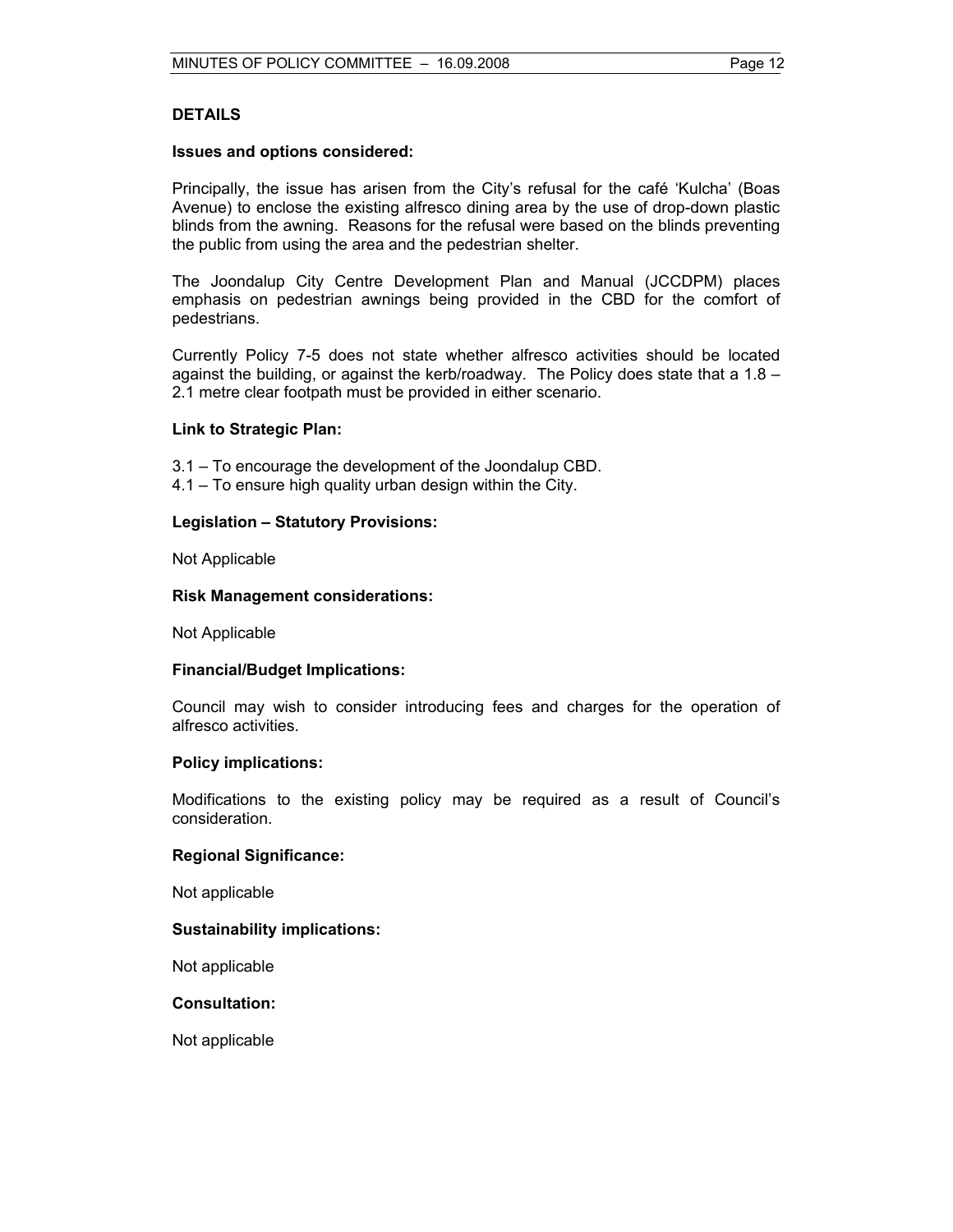# **COMMENT**

Alfresco dining is encouraged in the City Centre as it adds interest and activity in the streets, which contributes to a lively City Centre. However, there is balance between this objective, the commercial use of public land, and the amenity of streets for pedestrians.

# Pedestrian shelter versus use of awning area for alfresco dining

For development within the CBD, the provision of awnings over the footpath area is required to provide pedestrian comfort, from both sun and rain, when moving around the City.

However, alfresco dining may also occur under existing building awnings, potentially generating a conflict between the use of awnings to provide pedestrian shelter, and the use of awnings for alfresco dining.

The current Policy does not express a particular view on the location of alfresco dining in relation to the location of awnings or pedestrian shelter. The policy does, however, state that a 1.8 – 2.1 metre pedestrian path must be maintained at all times.

Of the various Alfresco Policies obtained from other local authorities, only one considers the location of existing awnings as a factor in the location of alfresco areas. In that instance, the policy does not permit the pedestrian areas under awnings to be utilised for alfresco dining in inclement weather.

Within the Joondalup City Centre, 'Kulcha', 'La Vita', and 'Another Cup' utilise the area under the awning for alfresco dining. Pedestrians are largely excluded from using the awning when the alfresco area is in operation (see Attachment 1).

Others, for example 'T5 Expresso' and 'Elroys', do not utilise the under awning area. Rather they use umbrellas to provide shade protection, and do not use the outdoor area during inclement weather. The awnings are therefore available to provide protection to pedestrians (see Attachment 1).

'Sugar & Spice' have a permanent shade structure for the alfresco area. This structure is not located under the awning, thereby allowing the awning still to be used for pedestrian shelter (see Attachment 1.) This is possible due to the wide footpath in this location, and may not be possible in other locations.

#### Use of 'Café Blinds'

Requests for the enclosure of alfresco areas, such as the use of café blinds, occur from time to time. Potential concerns over the use of such items are:

- Privatisation of the footpath area (ie the area becomes an extension of the adjoining café or restaurant.
- are visually unattractive
- are used on a permanent basis (eg each night), not just during inclement weather
- prevent the public from utilising awnings for weather protection
- do not allow alfresco areas to add to the desired atmosphere of the City Centre, and defeats the purpose of 'outdoor' dining.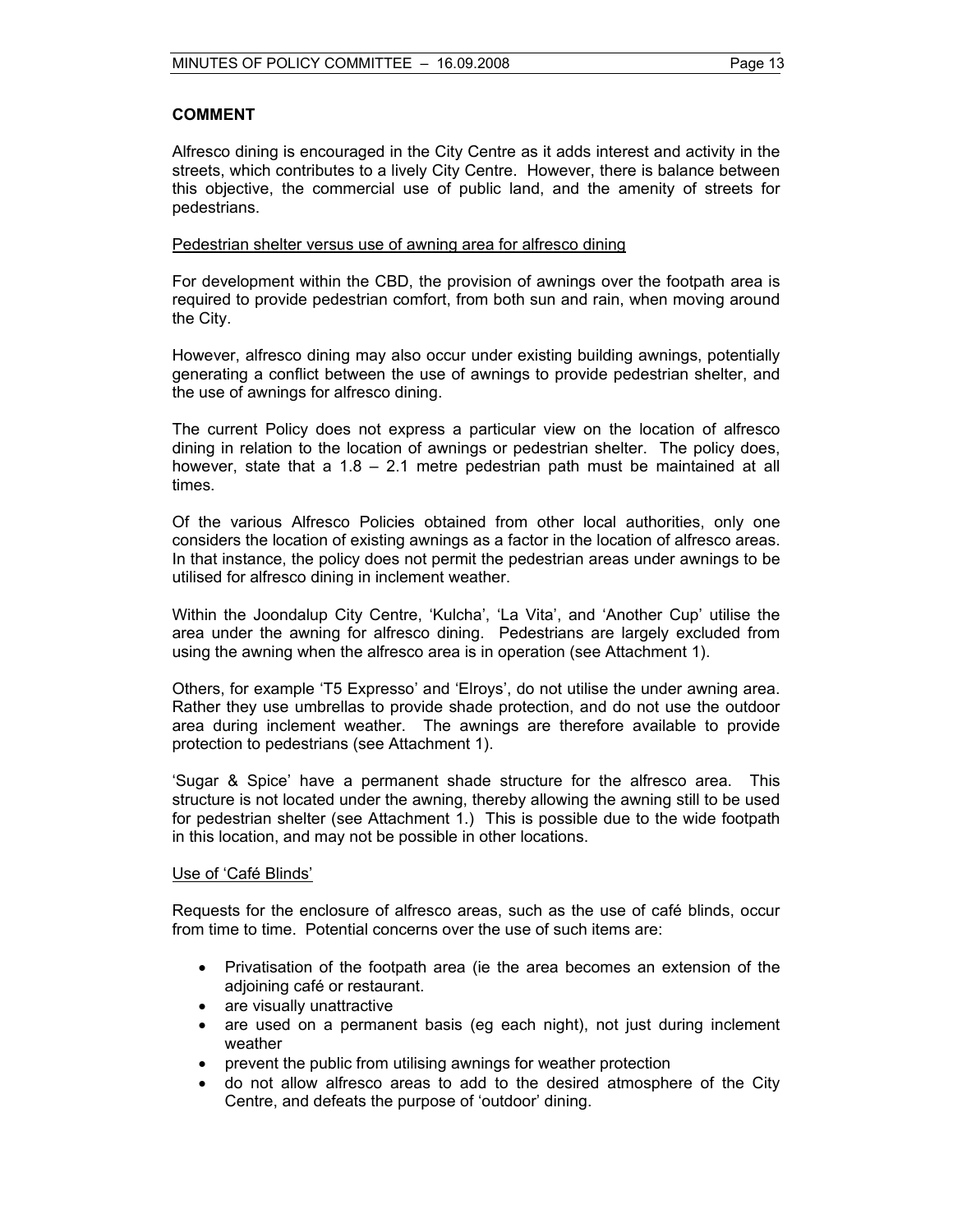On the positive side, enclosures can:

• allow eating areas to be used during inclement or cold weather.

#### Public versus Private use of the footpath area

The footpath areas utilised for alfresco dining are largely located on public land. This may give rise to requests from food operators for exclusive use of these areas by way of a lease. However, this is not considered appropriate, and the City and other service authorities must retain the right of access to public footpaths, as needed.

#### Fees and charges

Planning application fees (\$123, renewed every 3 years) and an Outdoor Dining Licence fee (\$230 annually) are currently charged. However, fees are not charged for the use of the footpath area for alfresco dining.

Other local authorities do charge alfresco operators for the privilege of using the footpath area. This fee may be per chair, table, or both, per square metre, or based on the GRV.

Examples are:

- City of Perth, Melville Fee per square metre
- City of Stirling Fee based on GRV
- City of Subiaco Fee per chair

There is an argument for the City charging some type of fee for the use of public land under its control or management, particularly when there is commercial gain for an operator.

However, significantly increasing the fees food businesses pay for alfresco dining may result in less businesses offering outdoor dining, and therefore have a detrimental effect on the amenity of the CBD. It would be possible to phase in the increase in fees.

#### Questions

The following questions are relevant when considering this issue:

- Is the provision of awnings primarily to provide comfort for pedestrians moving around the City? Is the use of the area under awnings for alfresco activities secondary, ie only used in fine weather?
- Should alfresco activities occur only when the weather permits? ie not allow enclosures and accept that alfresco dining is a seasonal activity, and not always possible.
- If enclosures are permitted, what form should they take? Free standing, attached to existing structures only, attached to existing awnings?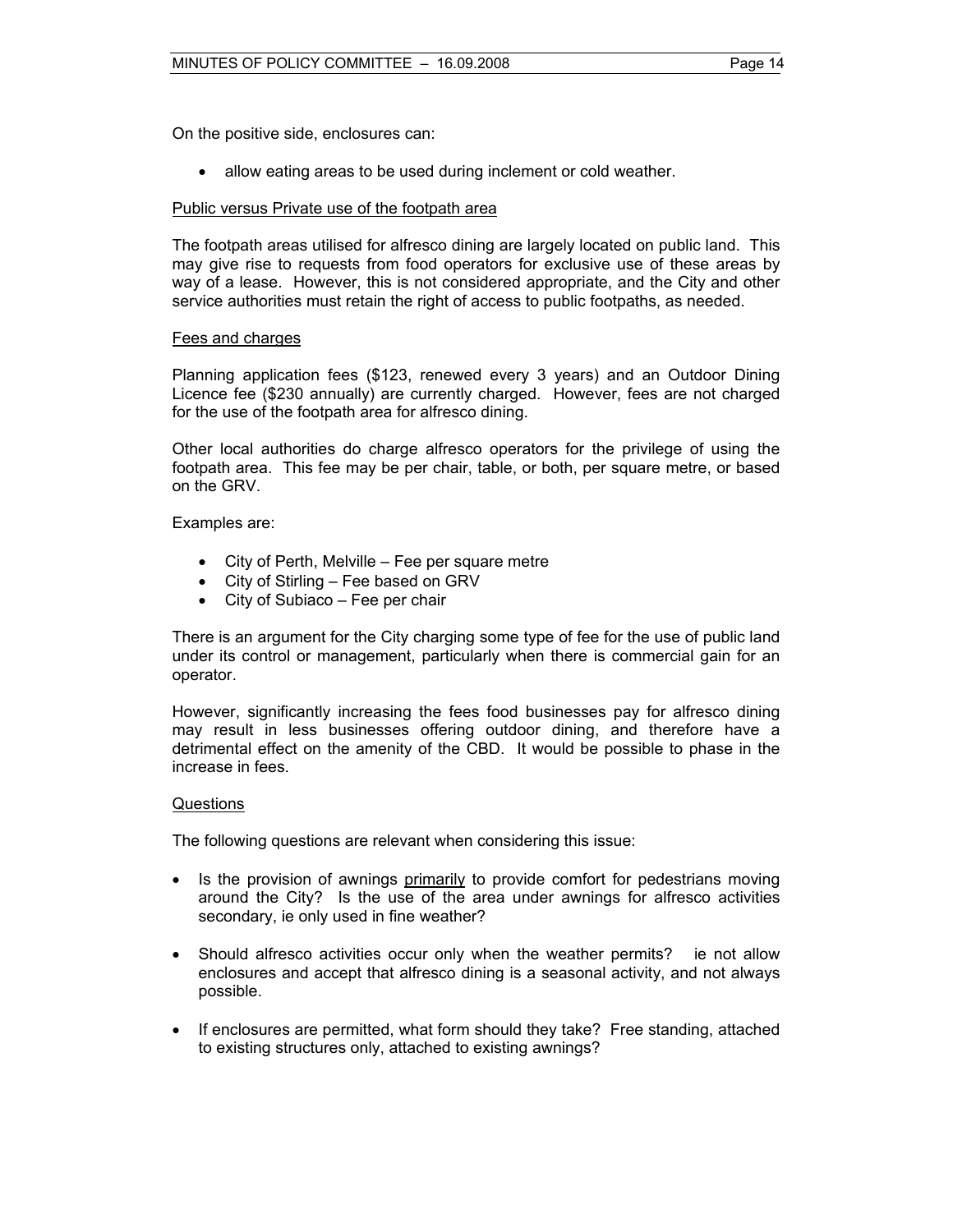• Should alfresco operators be charged a fee to operate outdoor dining areas on public land? Would this be seen as detrimental to the desire to encourage these activities?

## Possible Principles

Depending on the answers to the above, guiding principles can be developed that would inform a review of the Alfresco Activities Policy. Principles could be:

- Where awnings are provided, areas under those awnings will be retained for pedestrian access.
- Enclosures to alfresco areas may take the form of drop down clear café blinds, however, they may only by used during inclement weather. General use (eg each night) is not permitted. Pedestrian access under any awnings must be maintained.
- Permanent shade structures will be considered, where appropriate (eg wide footpaths)
- In order to encourage alfresco activities, the City will not charge fees for alfresco activities at present.

# **ATTACHMENTS**

Attachment 1: Photos of Alfresco Areas with the Joondalup City Centre

# **VOTING REQUIREMENTS**

Simple Majority

**MOVED Cr Macdonald SECONDED Cr Hollywood that the Policy Committee RECOMMENDS that Council REVIEWS Policy 7-5 Alfresco Activities, with the following principles incorporated:** 

- **Where awnings are provided, areas under those awnings will be retained for pedestrian access.**
- **Enclosures to alfresco areas may take the form of drop down clear café blinds, however, they may only by used during inclement weather. General use (eg each night) is not permitted. Pedestrian access under any awnings must be maintained.**
- **Permanent shade structures will be considered, where appropriate (eg wide footpaths)**
- **In order to encourage alfresco activities, the City will not charge fees for alfresco activities at present.**

Discussion ensued, with comments made in relation to the following issues:

- Definition of inclement weather to include sun protection;
- Use during inclement weather is difficult to police;
- Pedestrian flow needs to be identified;
- Footpath widths;
- Traders to pay for any benefit they derive from use of alfresco areas;
- Alfresco areas provide vibrancy for the City;
- Balustrades to be removable.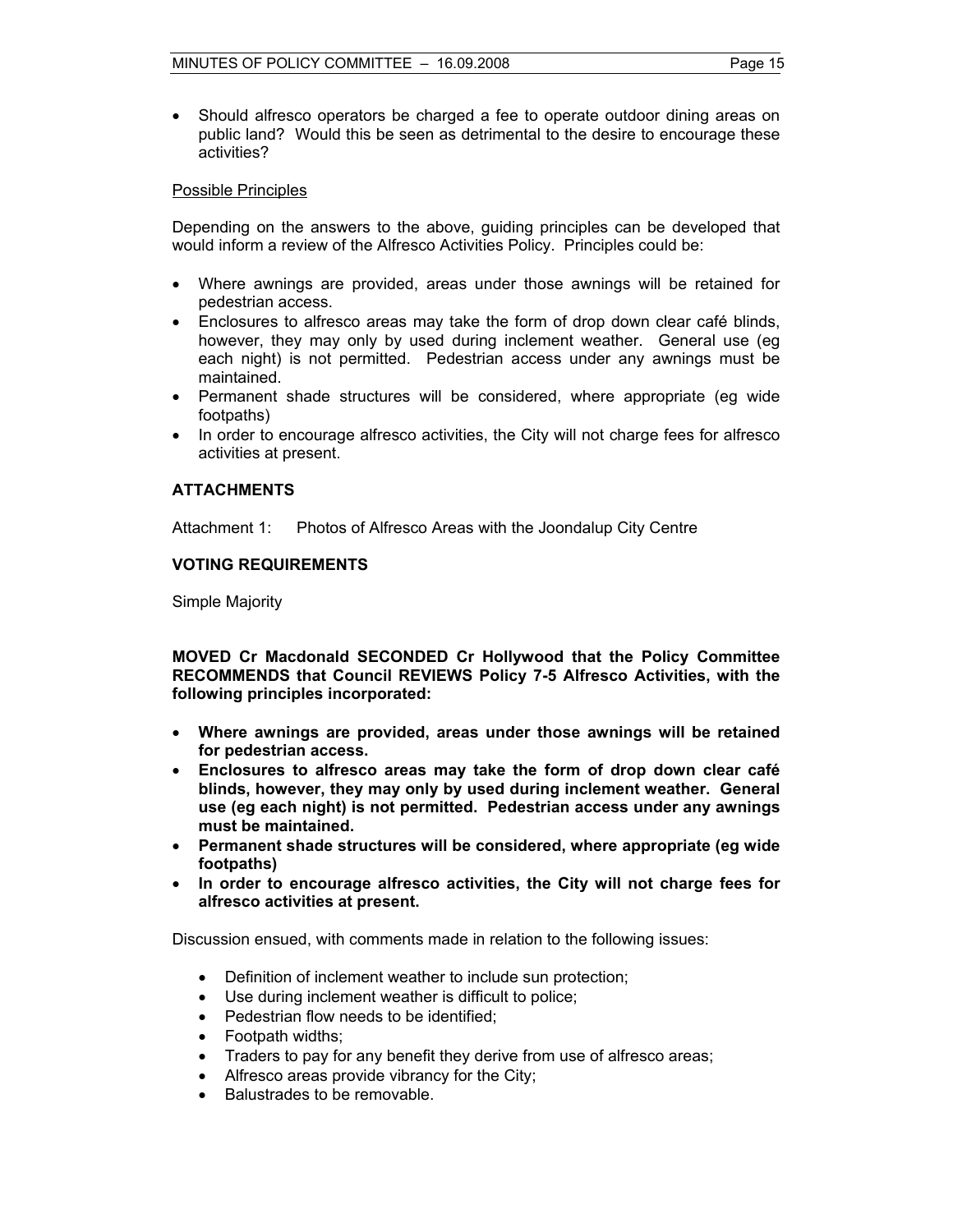*During discussion, the Chief Executive Officer left the Room at 1830 hrs and returned at 1832 hrs.* 

**MOVED Mayor Pickard SECONDED Cr Macdonald that consideration of Policy 7-5 Alfresco Activities be REFERRED back to allow for further exploration of options for alfresco dining to reflect specific requirements of particular streets and footpath widths.** 

#### **The Motion was Put and CARRIED (4/0) CARRIED (4/0)**

**In favour of the Motion:** Crs Hollywood, Macdonald and Norman, Mayor Pickard

# **ITEM 4 PROPOSED LOCAL PLANNING POLICY - CUBBY HOUSES – [74619]**

**WARD:** All

**RESPONSIBLE** Mr Clayton Higham **DIRECTOR:** Planning and Community Development

# **PURPOSE**

The purpose of this report is for the Policy Committee to consider a draft Local Planning Policy - Cubby Houses.

#### **EXECUTIVE SUMMARY**

The community's attention has recently been drawn to the installation of cubby houses for children and their subsequent potential impact on the amenity of adjoining property owners. The issues include inappropriate location and overlooking of adjoining properties.

The purpose of this policy is to outline the parameters where a cubby house can be erected without the need for planning approval. The proposed parameters aim to ensure that there is minimal impact on adjoining properties, and include limits on size, height and location.

It is recommended that the draft Local Planning Policy - Cubby Houses be advertised for public comment.

#### **BACKGROUND**

Currently the City does not have a policy relating to the erection of cubby houses. In the past 12 months, two complaints about cubby houses were received from adjoining neighbours. The first complaint was that a cubby house blocked views and was unsightly; the other complaint was that there was overlooking into the adjoining neighbour's property.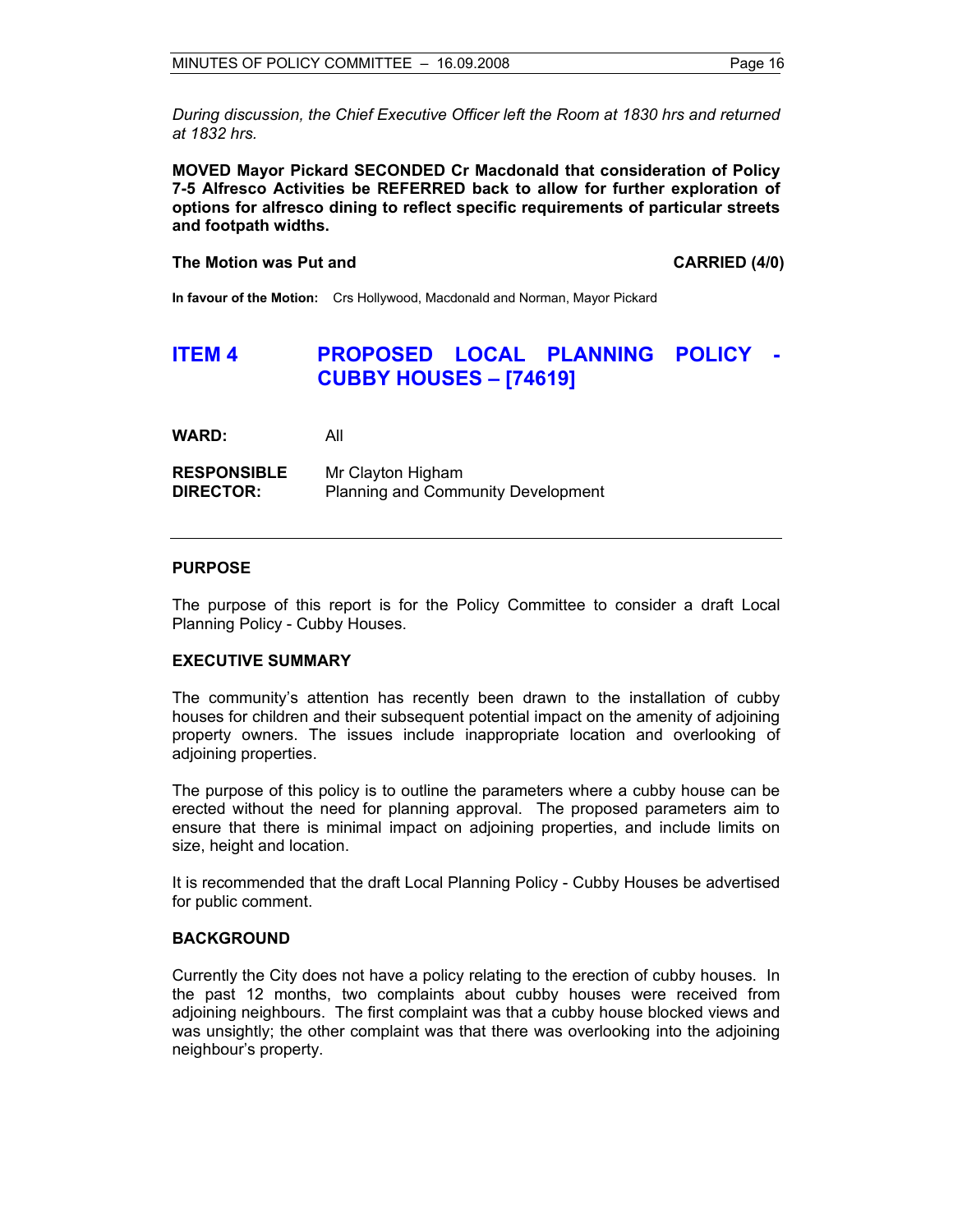With the first complaint, City officers were able to negotiate with the cubby house owner to lower the structure and the matter was satisfactorily resolved. The second complaint is ongoing.

The City has received legal advice as to the controls which the City could use in regard to the erection of cubby houses. While it appears that the answer is not straight forward, due to inconsistencies between the City of Joondalup District Planning Scheme No 2 (DPS2) and the Residential Design Codes (Variation 1) (R-Codes), the advice does state that it would be reasonable for the City to produce a policy which sets out the circumstances where approval is required.

# **DETAILS**

The R-Codes, which govern residential development, has inconsistent provisions which make it difficult for the City to obtain clear direction on whether or not the R-Codes control these structures. A cubby house could fall within the definition of "building" and "outbuilding" under the R-Codes and therefore could require approval from the City. However, the R-Codes also states that "cubby houses……..are exempted from planning control". In addition, Clause 6.1.3 of DPS2 is silent on whether or not cubby houses require approval.

A draft policy has been prepared to address these inconsistencies between DPS2 and the R-Codes with regard to whether cubby houses require planning approval. The policy also provides parameters where cubby houses can be erected without the need for planning approval.

The proposed parameters aim to ensure that there is minimal impact on adjoining properties, and include limits on size, height and location. If a cubby house does not satisfy any one of the parameters, then an application for planning approval and a building licence must be submitted to the City for consideration. The draft policy requires that all planning applications be advertised to adjoining owners for a period of 14 days and that comments from adjoining owners are taken into consideration in the determination of the application.

# **Issues and options considered:**

In regard to the draft policy, Council can:

- Advertise draft Policy 7-24 for public comment;
- Not support the advertising of Policy 7-24 for public comment.
- Advertise draft Policy 7-24, with modifications, for public comment.

# **Link to Strategic Plan:**

Objective 4.1 - To ensure high quality urban development within the City.

# **Legislation – Statutory Provisions:**

Clause 8.11 of the City of Joondalup's District Planning Scheme No 2 enables Council to prepare, amend and add to local planning policies that relate to any planning and development matter within the Scheme area.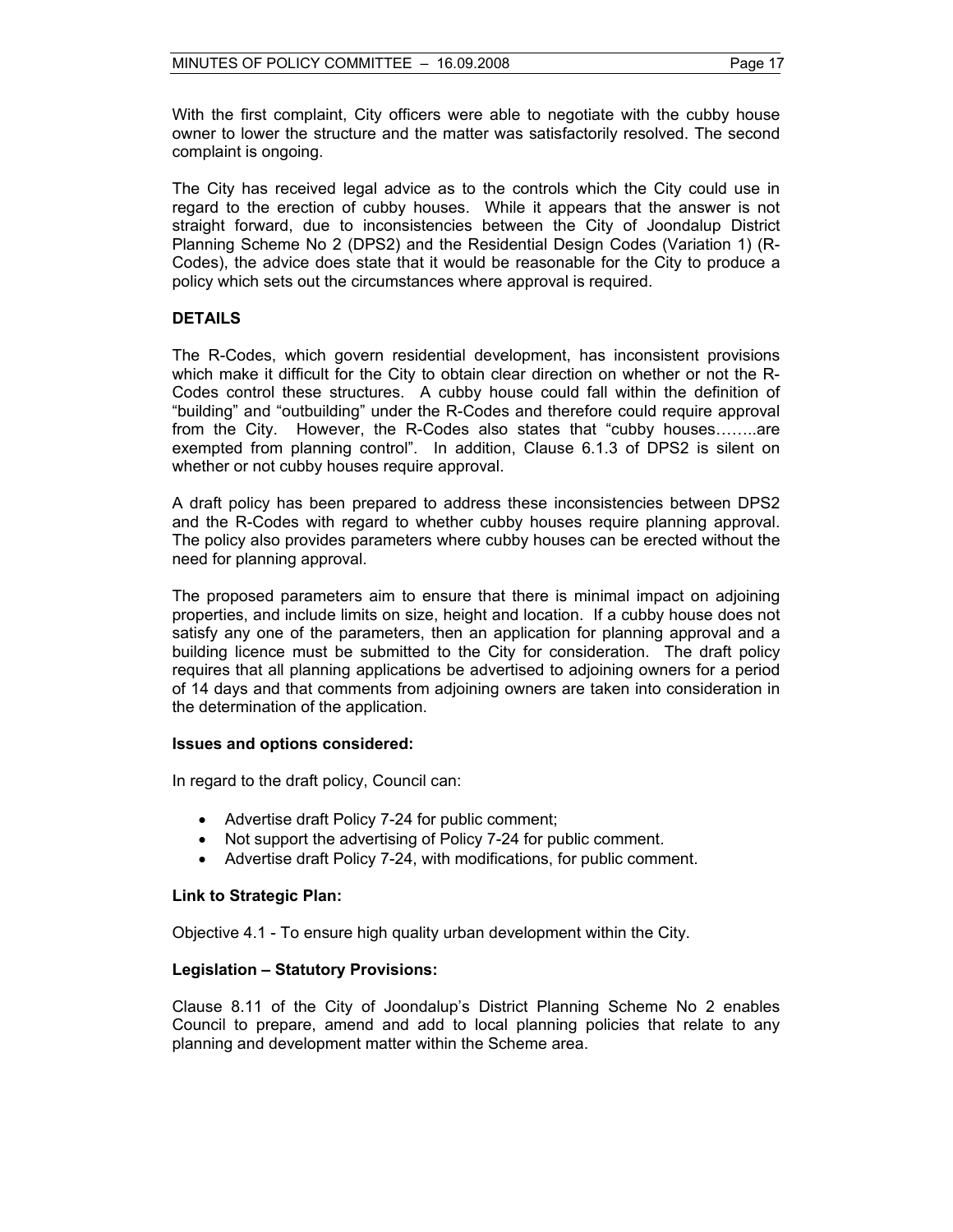Should Council adopt a draft policy, or an amendment to an existing policy, the proposal is required to be advertised for a period of not less than twenty one (21) days. Advertising is undertaken by way of a notice published once a week for two consecutive weeks in a local newspaper, as well as on the City's website, giving notice where the draft policy or amendment may be inspected.

# **Risk Management considerations:**

Not Applicable.

# **Financial/Budget Implications:**

Not Applicable.

# **Policy implications:**

It is proposed to implement a new policy.

# **Regional Significance:**

Not Applicable.

# **Sustainability implications:**

Not Applicable.

# **Consultation:**

In the event that Council adopts the draft policy for advertising, advertising of the proposal for a period of 21 days is recommended. Upon completion of advertising, Council is required to consider all submissions and proceed to adopt, modify or refuse the amendment to the policy. There is no requirement under DPS2 for local planning policies to be forwarded to the Western Australian Planning Commission (WAPC) for approval, however a copy of the policy may be forwarded if its provisions affect the interests the WAPC.

# **COMMENT**

It is recognised that cubby houses are a standard feature of many backyards, and an important play feature for children. In this respect, cubby houses should not be over regulated. Notwithstanding, it is also recognised that cubby houses may have an impact on the amenity of adjoining owners if inappropriately located and built above ground level. The City has, on an infrequent basis, been required to address situations relating to the construction, location and impact that cubby houses have on adjoining properties or on the streetscape.

As outlined previously, the inconsistent provisions of the R-Codes and DPS2 make it difficult for the City to obtain clear direction on whether or not the R-Codes or DPS2 control these structures. A draft policy has been developed to provide guidance and clarification regarding the circumstances when a cubby house needs approval and when it does not require approval.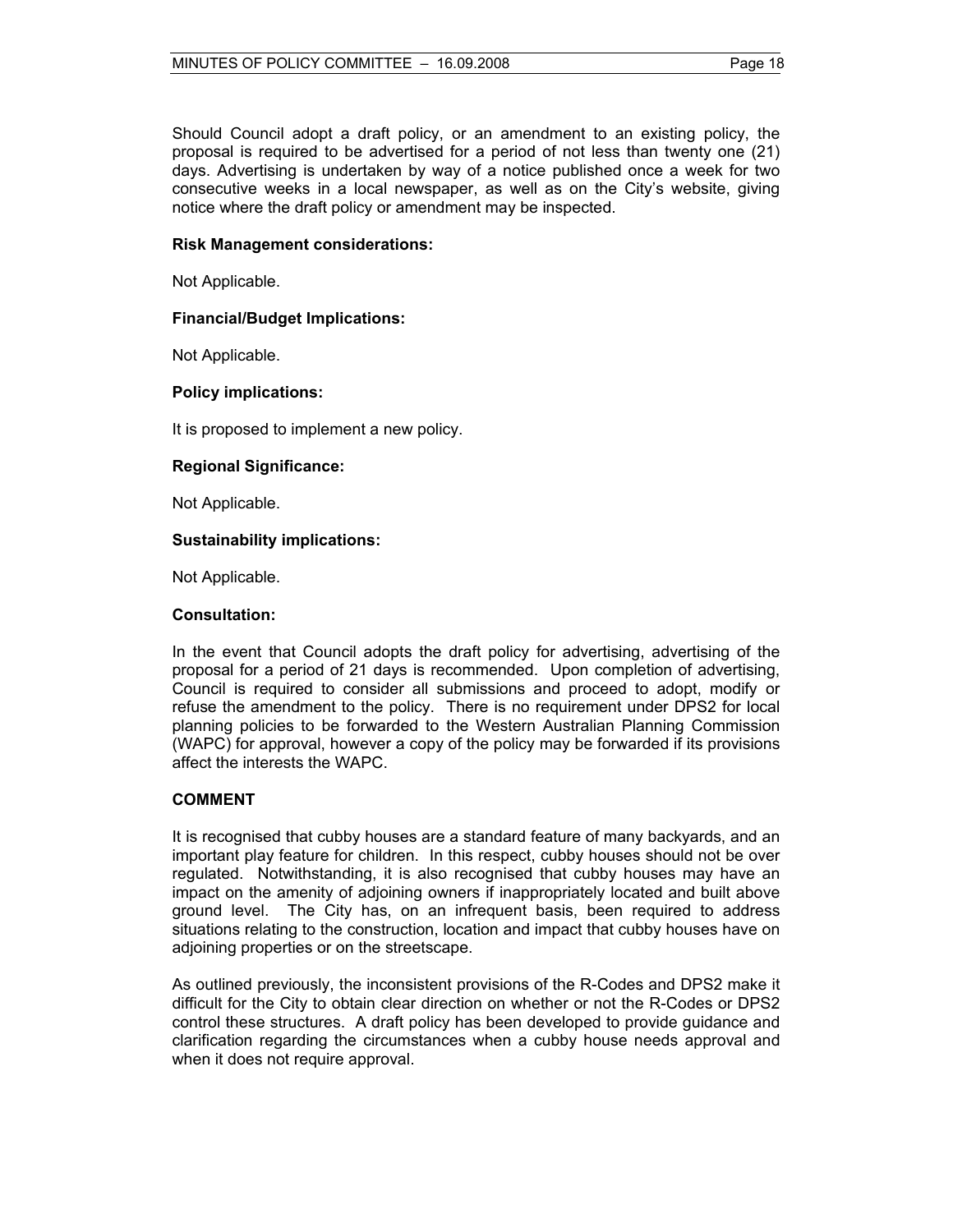The issues experienced with cubby houses are their impact on adjoining properties, particularly with regard to the potential loss of privacy, their height, location and the potential for noise. The policy seeks to address those issues by providing parameters where cubby houses can be erected without the need for planning approval. The proposed parameters aim to ensure that there is minimal impact on adjoining neighbours, and include limits on size, height, location and views into adjoining properties.

One of the main issues with cubby houses is when they are elevated above natural ground level and overlooking of adjoining properties occurs from the cubby house. The policy requires that cubby houses which can look into adjoining properties must be submitted for planning approval, and provides guidelines for assessment such as the need to protect the privacy of adjoining properties by preventing views into the main outdoor areas.

Overall, the draft policy seeks to control potential conflict between neighbours with regards to cubby houses and provides an avenue for the City to assess and determine cubby house applications. It is recommended that the Policy Committee recommend that Council initiate advertising of the policy.

# **ATTACHMENTS**

Attachment 1 Draft Policy – Cubby Houses

# **VOTING REQUIREMENTS**

Simple Majority.

**MOVED Mayor Pickard SECONDED Cr Norman that the Policy Committee RECOMMENDS that Council, in accordance with Clause 8.11 of the City of Joondalup's District Planning Scheme No 2, ADVERTISES the draft City Policy - Cubby Houses, as shown in Attachment 1 to this Report, for public comment for a period of twenty one (21) days.** 

#### **The Motion was Put and CARRIED (4/0) CARRIED (4/0)**

**In favour of the Motion:** Crs Hollywood, Macdonald and Norman, Mayor Pickard

#### **MOTIONS OF WHICH PREVIOUS NOTICE HAS BEEN GIVEN**

Nil.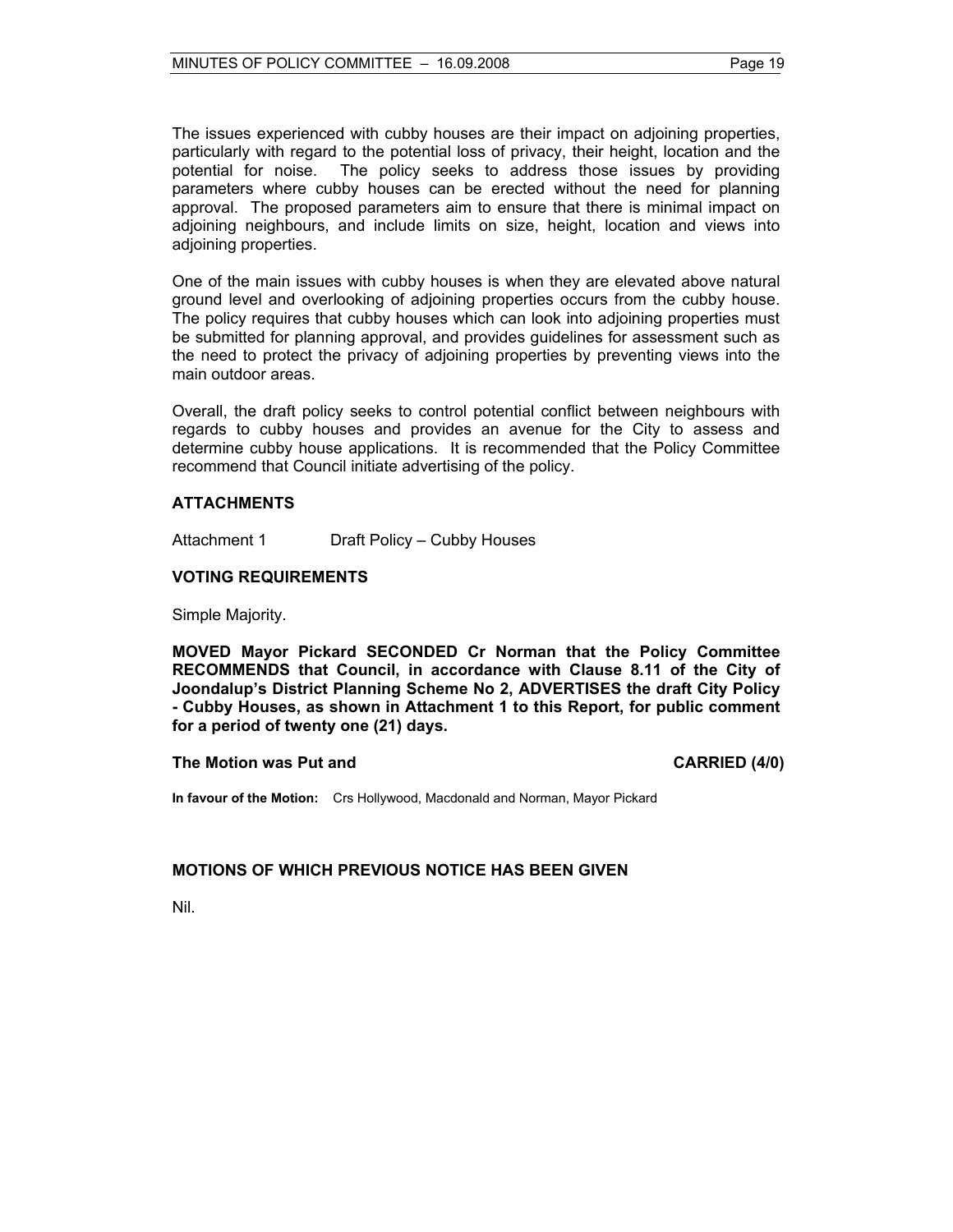# **REQUESTS FOR REPORTS FOR FUTURE CONSIDERATION**

#### **Report on temporary parking permits**

Mayor Pickard requested a report on a policy for the provision of temporary parking permits to tradespersons for use whilst working on developments within the Joondalup City Centre.

#### **Policy 7-9 – Home Business**

Mayor Pickard requested that Policy 7-9 – Home Business be presented to the next meeting of the Policy Committee for consideration of review.

#### **Report on backyard fires**

Cr Hollywood requested a report be presented to the next meeting of the Policy Committee in relation to backyard fires.

#### **CLOSURE**

There being no further business, the Presiding Person declared the Meeting closed at 1845 hrs, the following Elected members being present at that time:

> Cr Kerry Hollywood Mayor Troy Pickard Cr Marie Macdonald Cr Mike Norman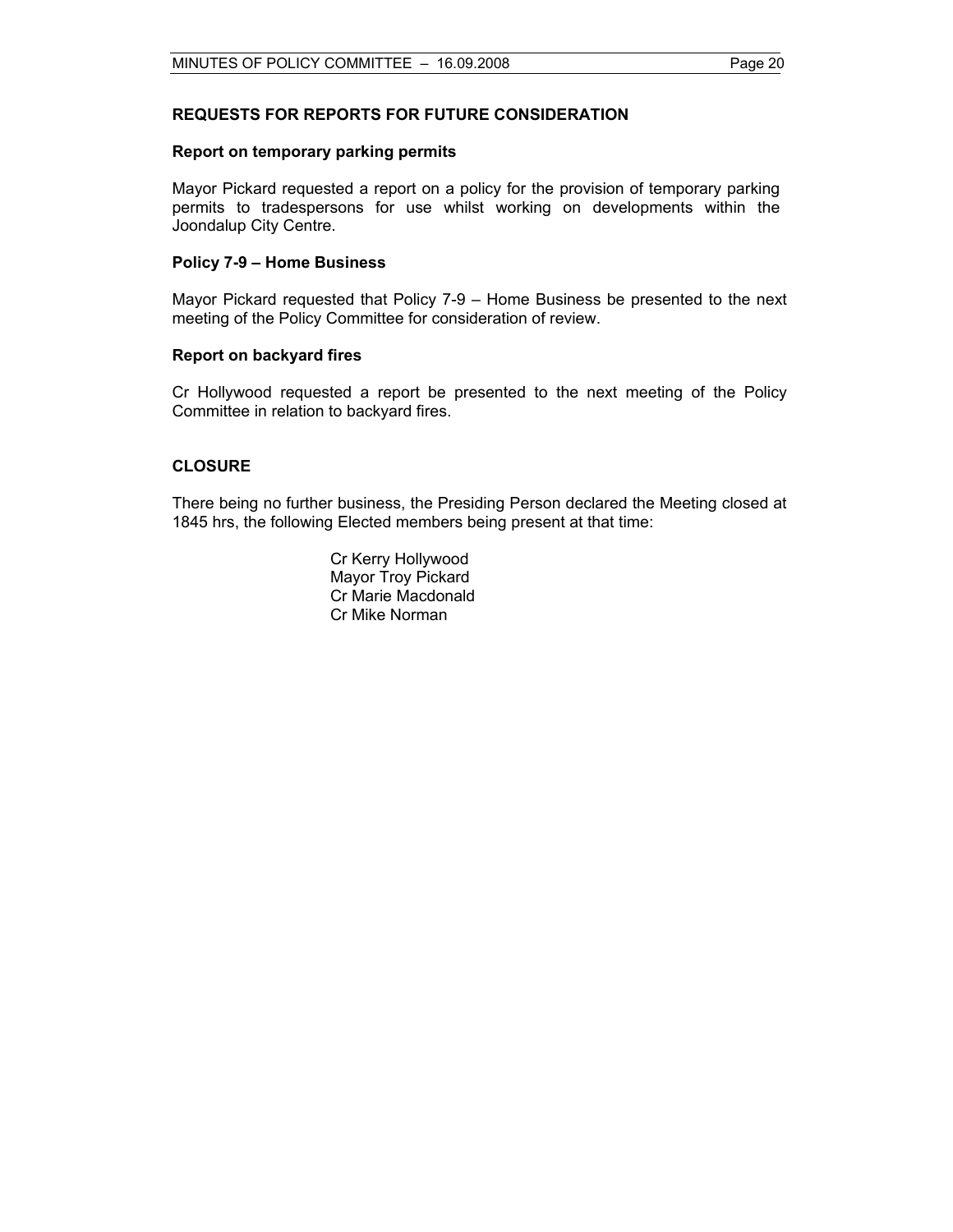# **POLICY– JOONDALUP CITY CENTRE CAR PARKING**

| <b>STATUS:</b>                            | <b>Council Policy</b> - A strategic policy that sets governing<br>principles and guides the direction of the organisation to align<br>with community values and aspirations.                                                         |  |
|-------------------------------------------|--------------------------------------------------------------------------------------------------------------------------------------------------------------------------------------------------------------------------------------|--|
|                                           | Council policies are developed by the Policy Committee for<br>approval by Council.                                                                                                                                                   |  |
| <b>RESPONSIBLE</b><br><b>DIRECTORATE:</b> | <b>Planning and Community Development</b>                                                                                                                                                                                            |  |
| <b>OBJECTIVE:</b>                         | To provide guidance to the provision of private and public car<br>parking in order to:                                                                                                                                               |  |
|                                           | Ensure that the Joondalup City Centre attains its position<br>$\bullet$<br>as the second major City in metropolitan Perth,<br>• To ensure an appropriate balance between private and<br>public parking provision in the City Centre. |  |
|                                           |                                                                                                                                                                                                                                      |  |

# **POLICY AREA**

This policy applies to the section of the Joondalup City Centre as depicted on the attached plan.

# **OVERALL STRATEGY**

The following overall strategy is proposed, taking into account both the current car parking demand of 1 car bay per 30sqm of commercial Net Lettable Area (NLA), as well as the possible long term car parking demand of 1 car bay per 45sqm:

- An overall car parking provision of 1 car bay per 30sqm of commercial NLA must be provided in the short/medium term, in order to satisfy the current level of demand.
- Approximately 50% of this should be provided in public car parks, in order to maximise opportunities for shared use of parking facilities, leaving the other 50% (1 car bay per 60sqm of commercial NLA) to be provided on the development site.
- In the long term, taking into account further increases in public transport usage, cycling, and walking, as well as the increases in the number of people living and working in the City Centre, the aim should be to achieve a reduction to 1 car bay per 45 sqm of commercial NLA overall, if possible (being comprised of 1 car bay per 90sqm on site, and 1 bay per 90sqm in public parking for the maximum possible overall floor space in the long term).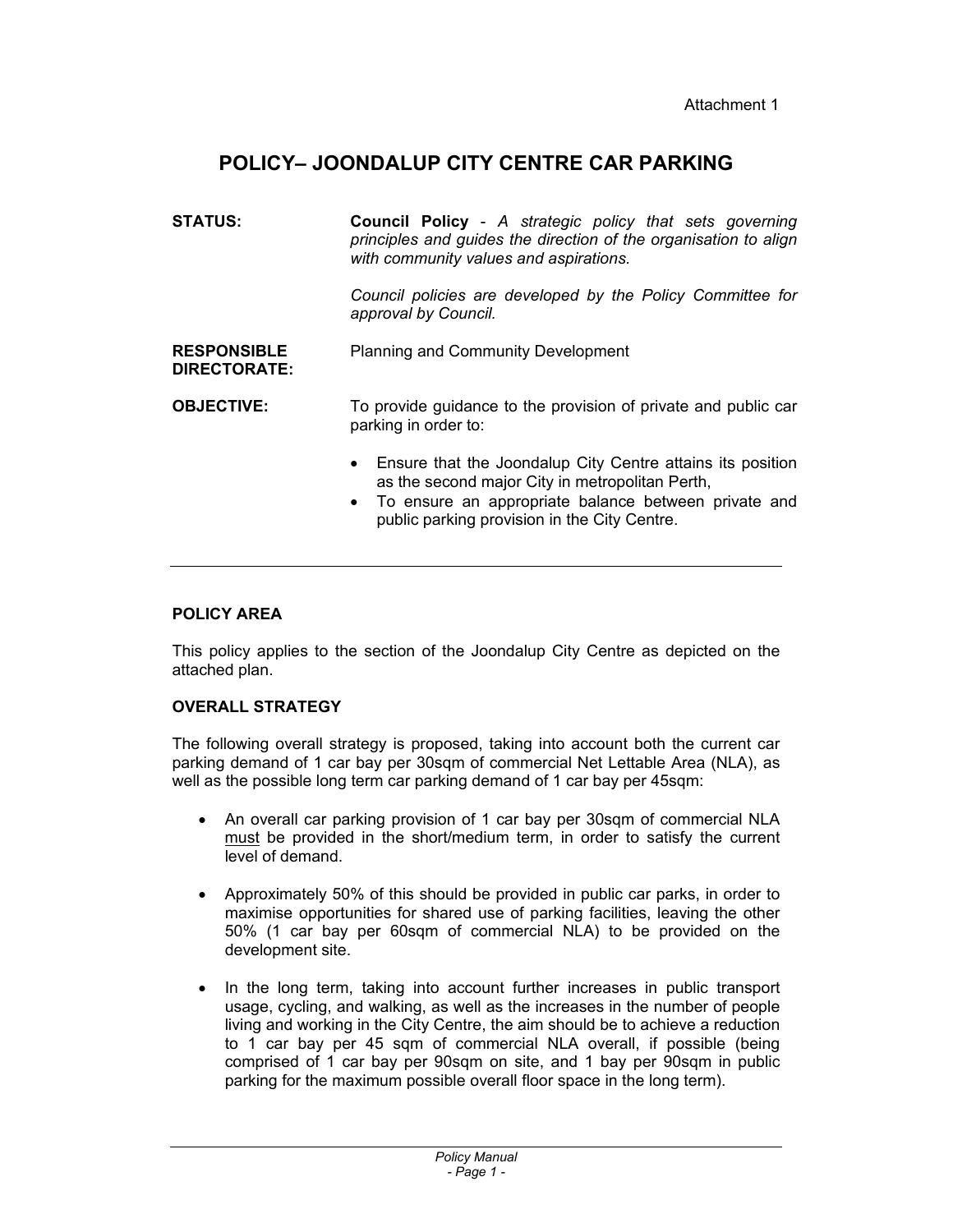• The balance of public and private parking will be reviewed every 2 years to gauge the performance of the policy against actual built outcomes.

# **STATEMENT:**

# **1 Overall Parking Requirement**

The provision of car parking within the City Centre shall be in accordance with the following:

- (i) The overall parking requirement for commercial developments shall be calculated at 1 bay per 30sqm NLA, comprising two components:
	- (a) The private or **on site parking requirement**; and
	- (b) The public or **off site parking requirement**.
- (ii) The developer will be fully responsible for the on site parking component and will make a contribution to the off site parking component according to the schedule below.

# **2 On Site Parking Requirement**

- (i) All of the overall parking requirement (ie 1 bay per 30sqm) can be provided on site, however the minimum on site parking requirement for commercial development is 50% of the overall parking requirement – ie 1 bay per 60sqm NLA.
- (ii) To encourage commercial buildings of greater height the on site parking requirement may be reduced according to the following schedule:

| <b>Proposed Building Height</b> | % of Min On Site Parking Req't |
|---------------------------------|--------------------------------|
| Up to 4 storeys                 | 0% reduction                   |
| 5 storeys                       | 15%                            |
| 6 storeys                       | 20%                            |
| 7 storeys                       | 25%                            |
| 8 storeys                       | 30%                            |
| 9 storeys                       | 35%                            |
| 10 storeys plus                 | 40%                            |
|                                 |                                |

- (iii) Cash in lieu payments may be made for up to 25% of the required on site bays at the full scheduled amount.
- **NOTE:** The actual number of bays to be constructed on site will result from the application of clauses 2 (i), 2 (ii) and 2 (iii) and 2 (v). This number will be used in the application of the following clauses 2 (iv) and 2 (v).
- (iv) All parking areas and bays will be designed and constructed in accordance with AS2890.1 (Part1 Off Street Parking), however, up to 20% of the bays to be constructed on site may be designed and constructed as "small" vehicle bays.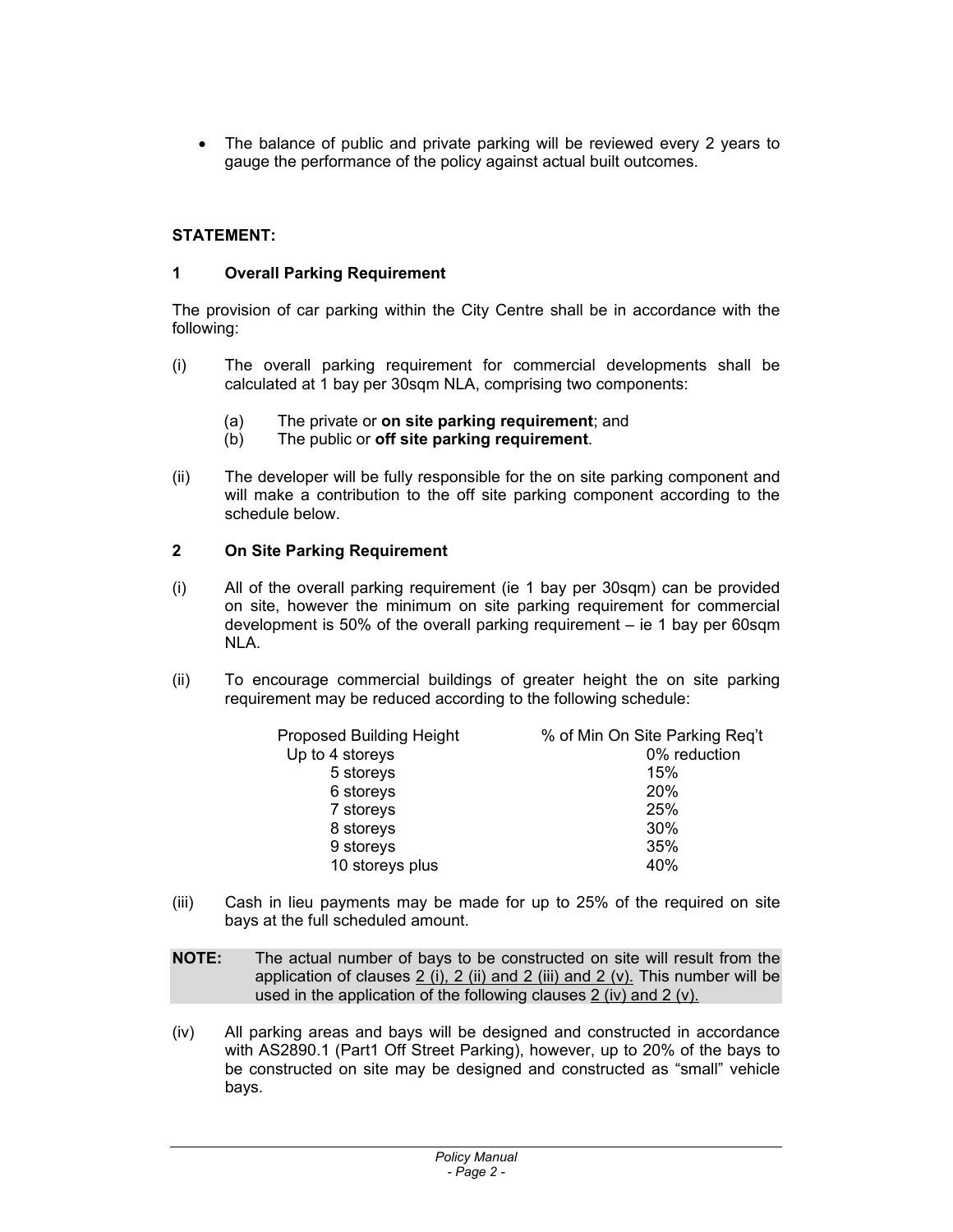(v) Up to 10% of the bays to be constructed on site may be constructed as bays for motor cycles and scooters (ie 1 standard vehicle bay can be constructed as a motor cycle/scooter bay). In the case of bicycles a secure location or bicycle lockers and end of trip shower and change facilities is a requirement under the City Centre Structure Plan.

# **3 Off Site Parking Requirement**

(i) The City accepts the responsibility of providing approximately 50% of the overall parking requirement. A cash in lieu contribution will be made by the developer for the off site parking component (ie 1 bay per 60 sqm NLA) equivalent to the number of bays of that component not constructed on the development site. That contribution will be in accordance with the following schedule:

> 50% of the full scheduled cash in lieu fee for bays 1 - 5 40% of the full scheduled cash in lieu fee for bays 6 - 10 30% of the full scheduled cash in lieu fee for bays 11 - 25 25% of the full scheduled cash in lieu fee for bays 26 - 50 20% of the full scheduled cash in lieu fee for bays in excess of 50.

# **4 Parking For Residential Uses**

(i) The provision of any required car parking for residential uses shall be provided on-site at the rate stipulated under the Joondalup City Centre Structure Plan.

Previous Policy No:

Amendments:

Related Documentation: City of Joondalup District Planning Scheme No 2 Joondalup Development Plan and Manual.

Issued: